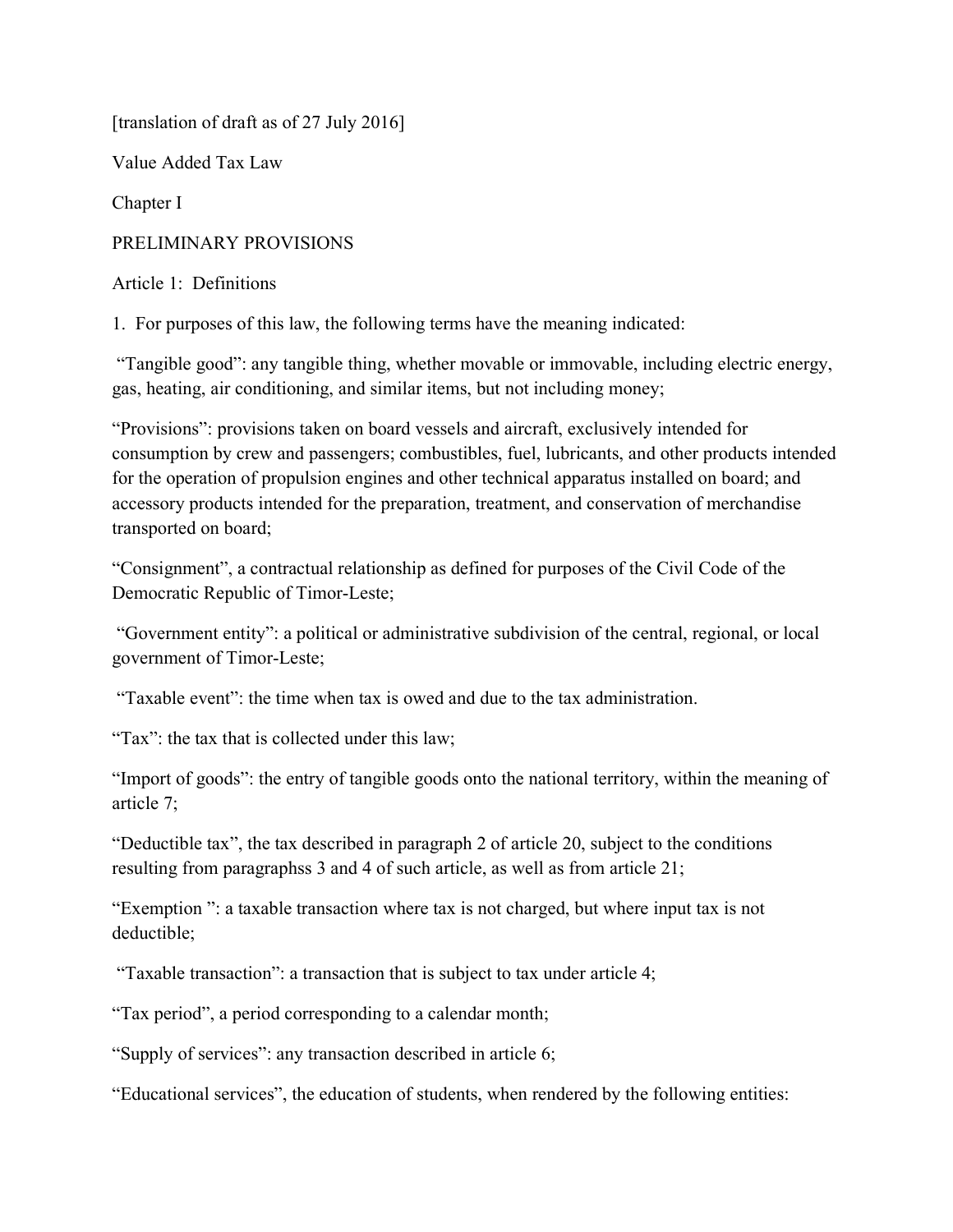(a) pre-primary, primary, and secondary schools;

(b) universities and institutes of higher education;

(c) institutes whose purpose is the education or vocational training of adults, or persons with motor or mental deficiencies.

"Medical services", medical and health treatment, when rendered by health professionals, hospital establishments and clinics.

"Taxable person": any individual, entity, or governmental entity who meets the specifications of article 3;

"Supply of goods": transfers described in article 5.

"Gratuitous supply of goods", a supply not subject to any consideration, whether it be immediately owed or to be owed, in money or in kind.

"Market value": the total amount which the acquirer or recipient at the same stage of commercialization in which the delivery of goods or the rendering of services takes place would have to pay to an independent supplier or provider, with an equivalent position in the market, under conditions of free competition, to obtain the goods or services in question, at the time and place in which the transaction is carried out or at the closest time and place.

"Turnover": the value, not including the tax, of the production, commercial, or service activities carried out by the taxable person.

2. For purposes of this law, terms not defined in paragraph 1 have the meaning given in article 1 of the Law on Taxes.

Article 2: Scope of Territorial Application

Subject to article 3(1)(b), this law applies to the territory of the Democratic Republic of Timor-Leste, including the Special Administrative Regions, its territorial sea, exclusive economic zone, and continental shelf, according to the terms of international law.

Chapter II.

## **INCIDENCE**

Art. 3: Taxable person

1. A taxable person is one of the following: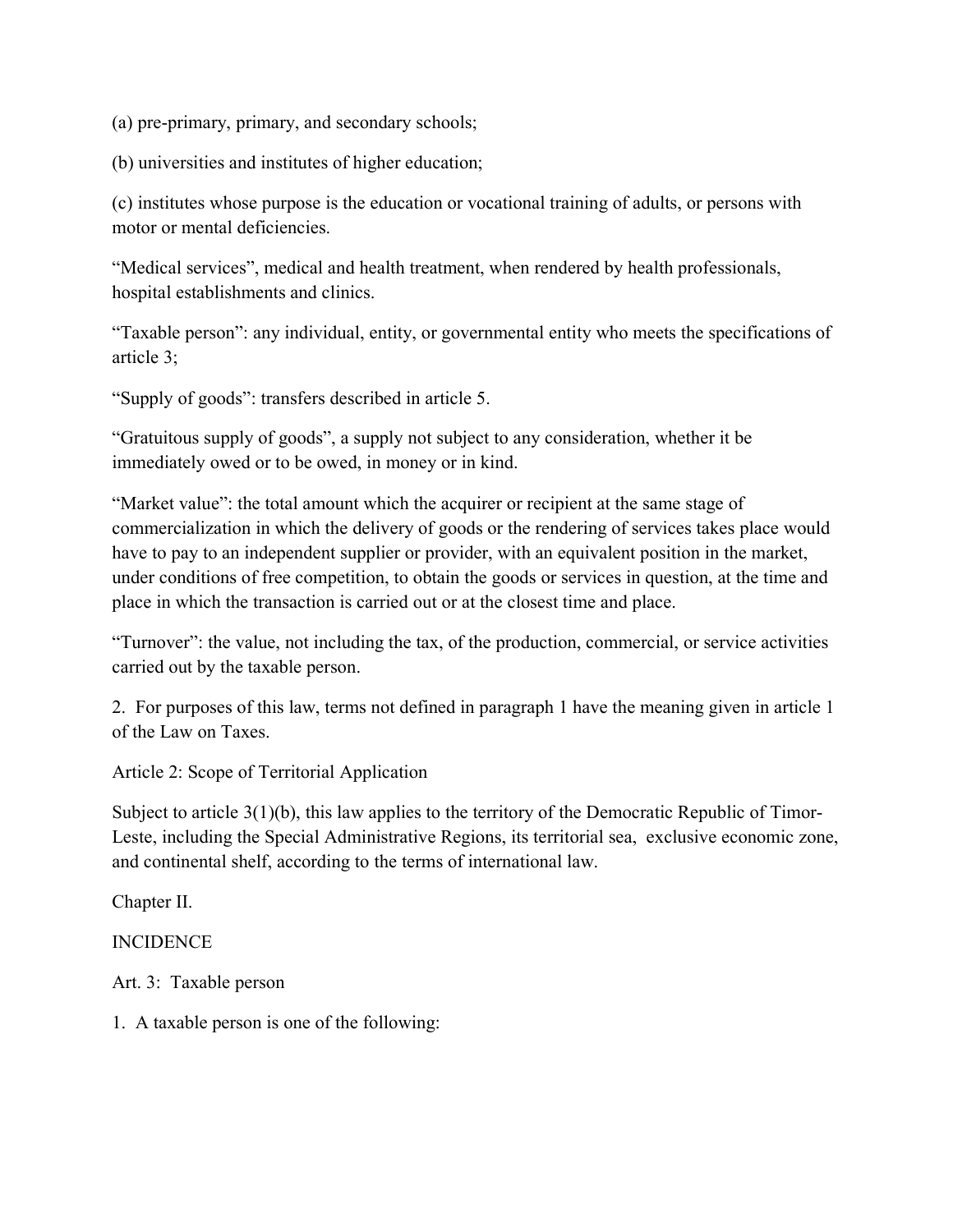a) any individual or entity who, being a resident or having a permanent establishment on national territory, independently carries out production, commercial, or service activities, including extractive, agricultural, forestry, animal husbandry, and fishing activities;

 b) any individual or entity who, not being a resident and not having a permanent establishment on the national territory, carries out any taxable transaction within the meaning of article 4;

c) any governmental entity.

2. Employees and other persons, to the extent they are connected with an employer by a labor contract, are not considered taxable persons.

Art. 4: Taxable Transactions

1. The following are subject to value-added tax:

 a) supplies of goods and services carried out for consideration on the national territory, within the meaning of articles 5 and 6, by taxable persons acting as such;

b) imports of goods according to article 7.

2. Supplies of goods and services and imports of goods carried out in the exclusive economic zone and the continental shelf, within the terms of international law, when the exclusive activity of the acquirer consists of exploration and extraction of petroleum, are excluded from the application of paragraph 1.

3. Are not excluded from the scope of application of paragraph 1, supplies of goods, rendering of services, and imports of goods, made in the Special Administrative Regions, including the regions of Oe-cusse and Atauro, which are subject to tax under the same terms applicable to the rest of the national territory.

4. The fact that a transaction is subject to tax within the terms of paragraph 1 does not rule out the characterization of the transaction as exempt , within the terms of art. 15 and art. 17(1). All transactions that are not exempt within the terms of such articles are taxable for purposes of the tax.

Article 5: Supplies of goods

1. In general, the supply of goods is a transfer for consideration of the right to ownership of tangible goods.

2. The following are also considered supplies of goods for purposes of paragraph 1:

 a) the delivery of goods in the execution of a lease contract with a provision for transfer of the property right which is binding on both the parties;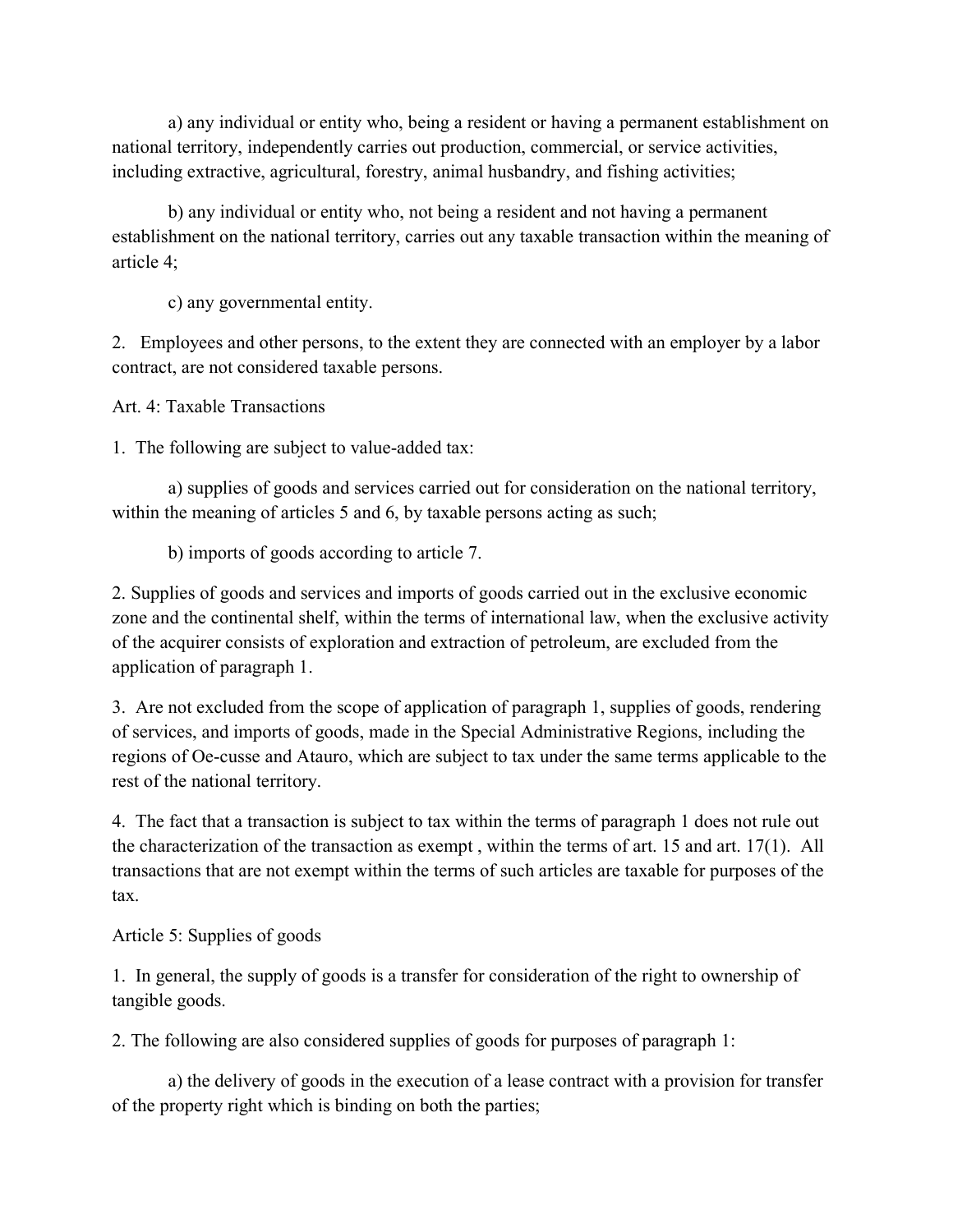b) the delivery of movable goods in execution of a sale and purchase agreement, which contemplates the retention of ownership until the time of total or partial payment of the price.

 c) the transfer or creation, for consideration, of rights which confer on their holder a right to use immovable property;

 d) the failure to return merchandise sent on consignment within the period of one year from the date of delivery to the recipient;

 e) the permanent assignment of goods of an entity to the own use of its owner, its staff or, in general, for unrelated purposes to those of the entity, as well as their gratuitous transfer, when in relation to these goods or their components, there was a total or partial deduction of the tax.

3. The permanent assignment of goods of the entity in case it ceases its activity, within the meaning of article 29, as well as in case of an election of the special exemption regime within the meaning of article 41, is considered to be included in subparagraph e) of paragraph 2.

Art. 6: Supplies of Services

1. In general, a supply of services is any transaction for consideration which is not a supply or import of goods.

2. The following are also supplies within the meaning of paragraph 1:

a) Rendering services on a gratuitous basis by the entity itself in light of the specific needs of its owner, or its staff, or in general for purposes unrelated to it;

b) the supply of goods which is incidental to a supply of services.

Article 7. Import of goods

- 1. In general, the import of goods is the entry of goods on the national territory, when released for domestic consumption, except where the goods are placed in one of the situations contemplated in article 19 from their entry on the national territory.
- 2. The entry of goods coming from the exclusive economic zone and the continental shelf, including the joint petroleum development area are also considered imports of goods within the meaning of paragraph 1, when its entry into this zone has not been subject to taxation for purposes of the tax within the meaning of paragraph 2 of article 4.

## Article 7a. Intermediaries

Supplies of goods and rendering of services made by intermediaries, acting in the name of and for the account of another, are treated as having been carried out by the intermediary, when the person in the name of and for the account of which the intermediary acts is a non-resident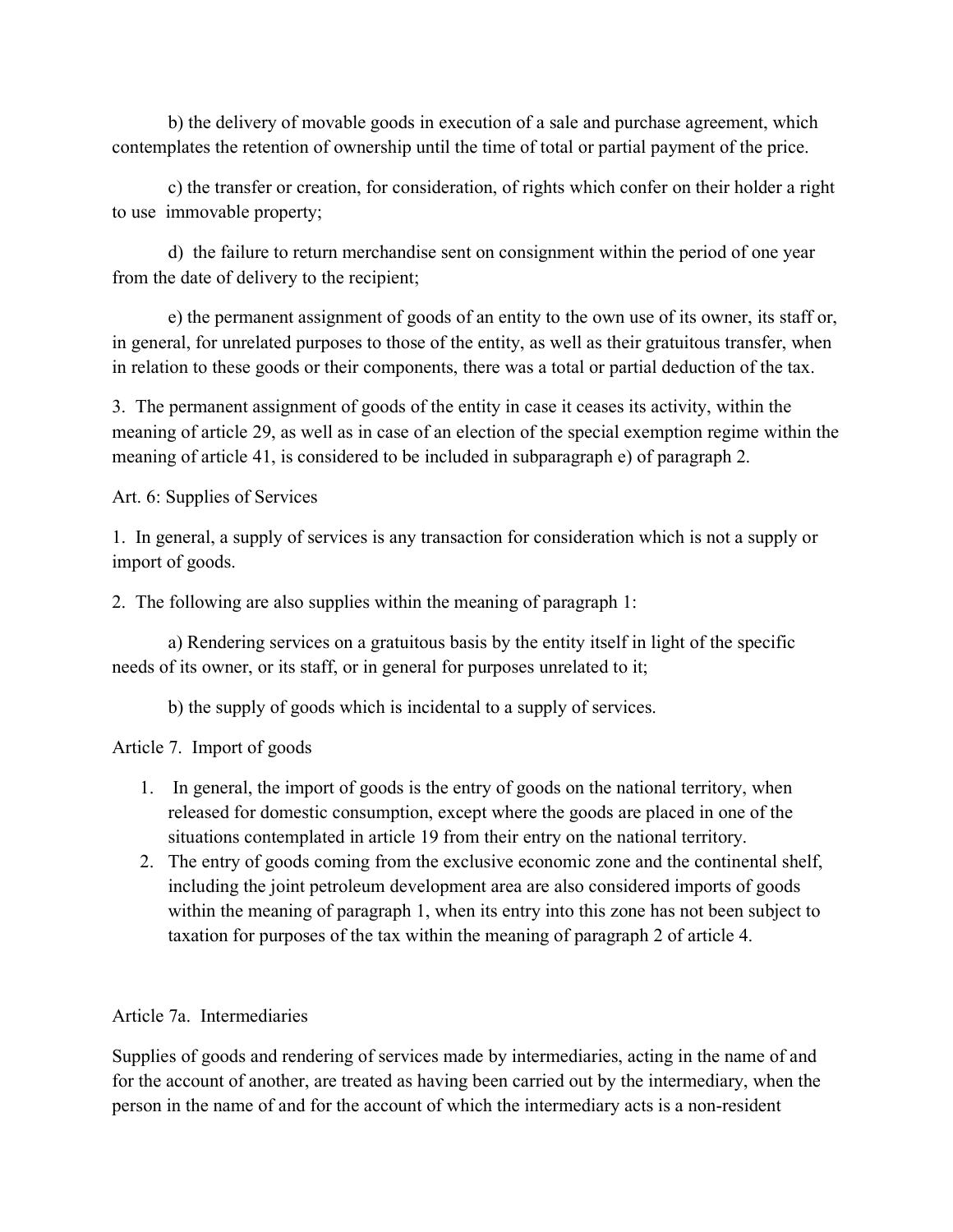taxable person who does not have a permanent establishment on national territory from which the goods are transferred or the services rendered.

Chapter III

PLACE OF TRANSACTION

Art. 8: Supplies of goods

1. When goods are not shipped or transported, the place of the transaction is the place where they are located at the time of delivery.

2. When goods are shipped or transported by the supplier, by the recipient, or by a third party, the place of the transaction is the place where the goods are located when the shipment or transportation to the recipient begins.

3. In the case of the supply of gas, through the natural gas distribution network, or electricity, the place of the transaction is the place where the recipient effectively uses and consumes the goods.

Art. 9. Supplies of Services

1. If the recipient is not a taxable person, the place of supply of services is the place where the supplier has the seat of its economic activity or has a permanent establishment from which the supply of services is made or, in the absence of such a seat or permanent establishment, the place where the supplier has its domicile or habitual residence.

2. If the recipient is a taxable person, the place of supply of services is the place where the recipient has the seat of its economic activity or a permanent establishment from which the services are acquired or in the absence of such a seat or permanent establishment, the place where it has its domicile or habitual residence.

3. Notwithstanding the provisions of the above paragraphs, the following are always treated as carried out on the national territory:

 a) supplies of services connected with immovable property located on the national territory, including those whose purpose is to prepare or coordinate the carrying out of real property works and services of surveyors and real estate agents;

 b) works carried out on tangible movable property and valuations relating to them, all or essentially all carried out on the national territory;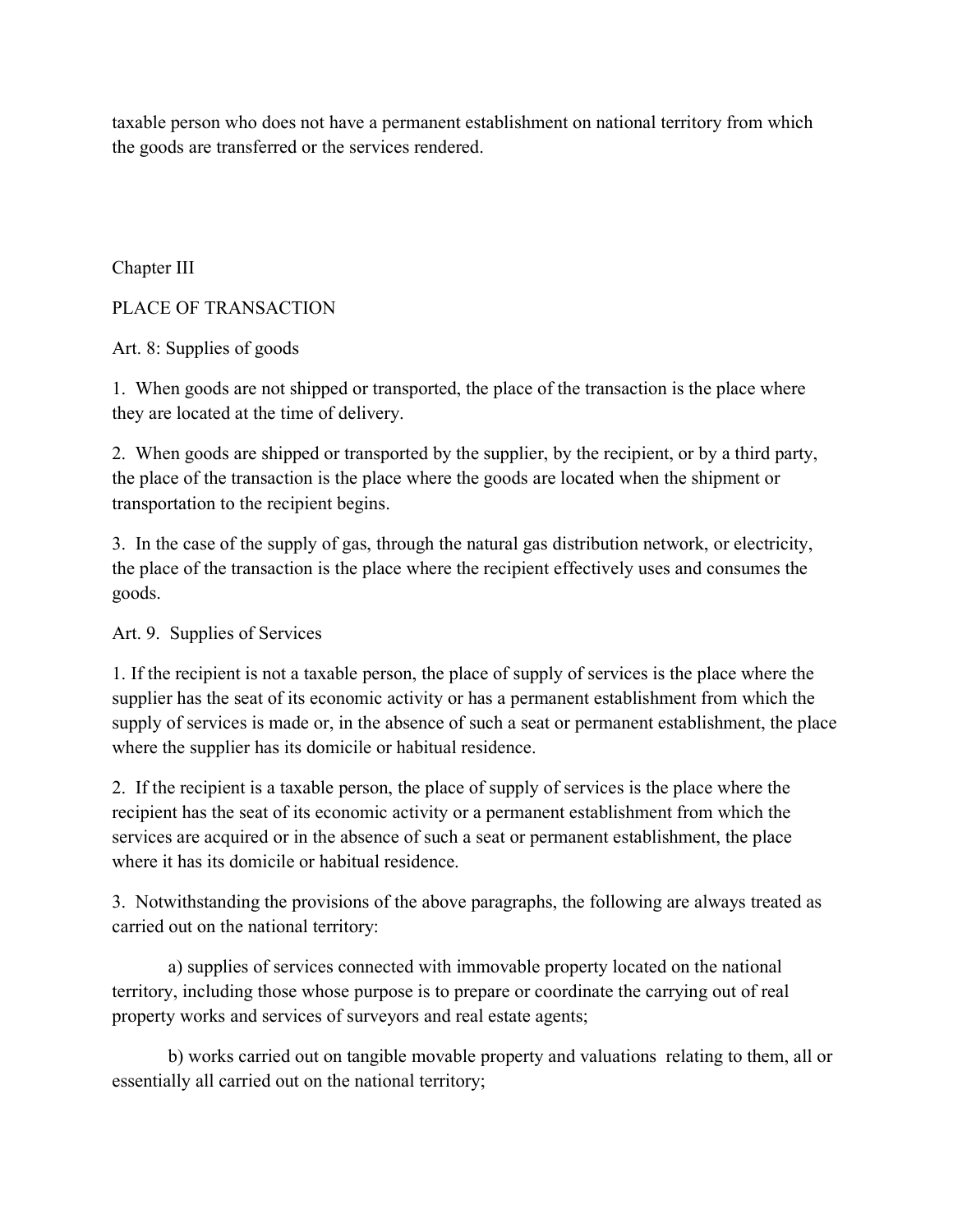c) the supply of artistic, scientific, sporting, recreational, educational, or similar services, including those of the organizers of these activities and the supply of accessory services, which take place on the national territory;

 d) the supply of lodging in hotel and similar establishments, and of restaurant services, which take place on the national territory;

 e) the supply of passenger and freight transportation services, when the transportation begins on the national territory;

 f) the leasing of automobiles, ships, helicopters, aircraft, or other means of transport, when they are placed at the disposition of the recipient on the national territory.

4. Notwithstanding the provisions of the preceding paragraphs, where the supplier of the services is a non-resident taxable person who does not have a permanent establishment on national territory, the place of supply of the following services is the place where the recipient has the seat of its activity or a permanent establishment from which the service is acquired or, in the absence of such a seat or permanent establishment, the place where it is domiciled or has its habitual residence:

a) telecommunications services;

b) radio broadcasting and television services;

c) services supplied electronically, specifically those described in appendix I;

d) insurance and financial services which are exempt under paragraphs e), f) and g) of paragraph 1 of article 15;

e) rendering of services where the acquirer is a government entity..

#### CHAPTER IV

#### TAXABLE EVENT AND ACCRUAL OF TAX

Article 10: Taxable event

1. Subject to article 11, tax liability accrues:

 a) for supplies of goods, at the times when the goods are placed at the disposition of the acquirer;

b) for supplies of services, at the time they are performed;

 c) for imports, at the time established by the applicable provisions for customs duties, regardless of whether these are payable.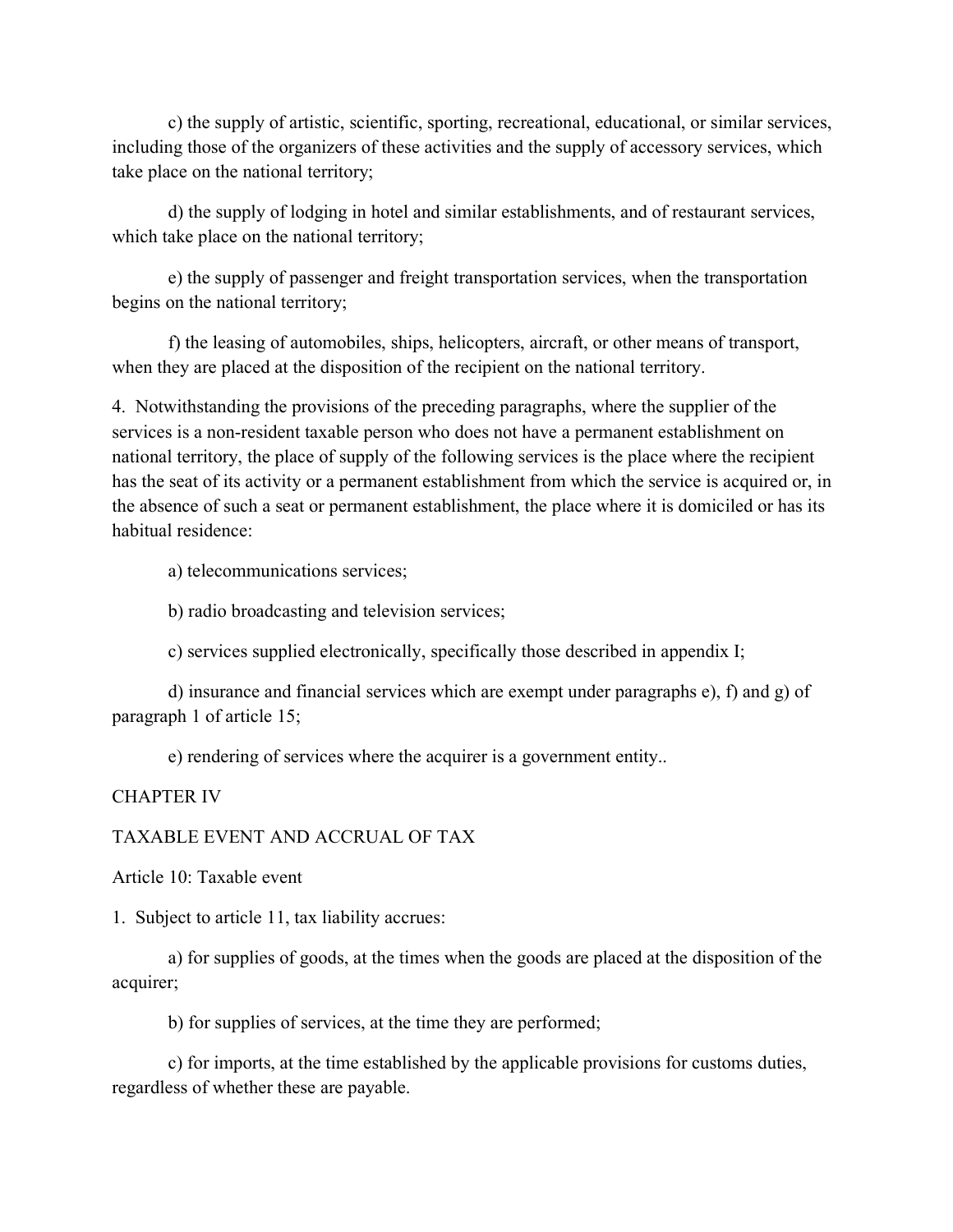2. If a supply of goods:

a) involves transportation by the supplier or a third person, the goods are treated as placed at the disposition of the acquirer when the transportation begins;

b) involves an obligation of installation or assembly by the supplier, the goods are treated as placed at the disposition of the acquirer at the time when the installation or assembly is completed.

3. For supplies of goods and services on a continuous basis, according to contracts that give rise to successive payments, the goods are treated as placed at the disposition of the acquirer or supplies of services are treated as performed at the end of the period for which each payment applies, and the tax accrues and is owing in the respective amount.

4. For supplies of goods and services referred to respectively in subparagraph e) of paragraph 2 of article 5 and paragraph 2 of article 6, the tax is due and owing at the time when the assignment of the goods or the supply of services described therein take place.

5. In the situation referred to in article 5(2)(d), the tax is due and owing at the expiration of the period referred to therein.

Art. 11: Arising of tax liability

1. Where the supply of goods or services gives rise to an obligation to issue an invoice or equivalent document according to article  $25(1)(b)$ , the tax liability arises at the time of its issuance.

2. In cases described in paragraph 1, if an invoice or equivalent document is not issued by the deadline for its issuance, according to article 25(1)(b) and articles 31-33, the tax accrues at the time of this deadline.

CHAPTER V.

TAXABLE VALUE

Art. 12: Internal transactions

1. Subject to paragraph 2, the taxable value of supplies of goods and services is the value of the consideration obtained or to be obtained from the acquirer, the recipient, or a third party.

2. In the case of the following supplies of goods or services, the taxable value is:

a) for transactions referred to in article  $5(2)(d)$ , the value shown in the invoice to be issued under article 30;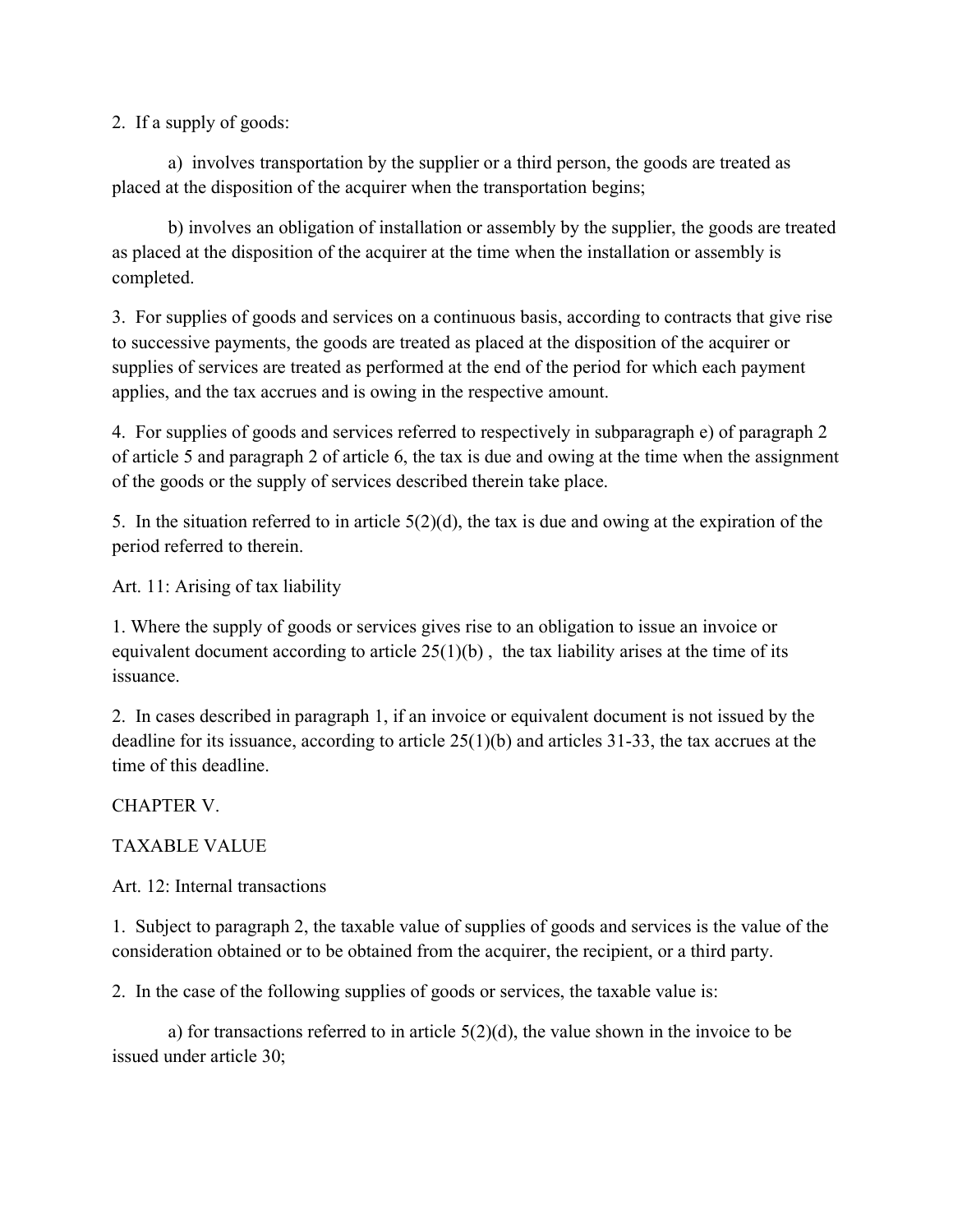b) for transactions referred to in article  $5(2)(e)$ , the acquisition price or, in its absence, the cost, reported at the time the transactions take place;

c) for transactions described in article 6(2), the market value of the service;

 d) for supplies of second-hand goods, fine art, collector's items, and antiques, made by taxable persons who have acquired these goods for resale from a person who is not a taxable person, the difference, verified as required, between the sales price and the purchase price, unless there is an explicit election to apply paragraph 1.

3. In cases where the consideration is not fixed in money, in whole or in part, the taxable amount is the amount received or to be received in money, increased by the market value of goods or services given in exchange.

4. The taxable amount referred to in the above paragraphs shall include the consumption taxes, duties, fees and other imposts, except for the tax itself. Discounts, rebates, and price reductions are excluded from the taxable amount.

5. In order to eliminate abuse and tax evasion, when the value of the consideration is either more or less than market value, the market value applies, and the tax administration may proceed to its correction, according to the rules provided in the Law on Tax Procedure. This presumption is rebuttable by the taxable person, by presenting proof that the value of the consideration is not an abusive practice or tax evasion.

6. Where the elements needed to determine the taxable value are expressed in a currency other than the national currency, the conversion into U.S. dollars is made by applying the rate of exchange at the Central Bank of Timor-Leste sell rate, on the date in which the tax becomes owing.

Art. 13: Imports

1. The taxable value of imported goods is the customs value, determined according to the customs laws and regulations, increased by the following elements, to the extent not already included therein:

a) import duties and any other taxes or fees effectively due on the import, except for the tax itself;

b) ancillary expenses, such as packaging, transport, insurance and other charges, including port or airport expenses which are verified up to the first destination of the goods in the interior of the country.

2. For purposes of paragraph 1, the first destination is the place appearing in the transport document under which the goods are introduced on the national territory or, in the absence thereof, the place in which the cargo is first broken up in the interior of the country.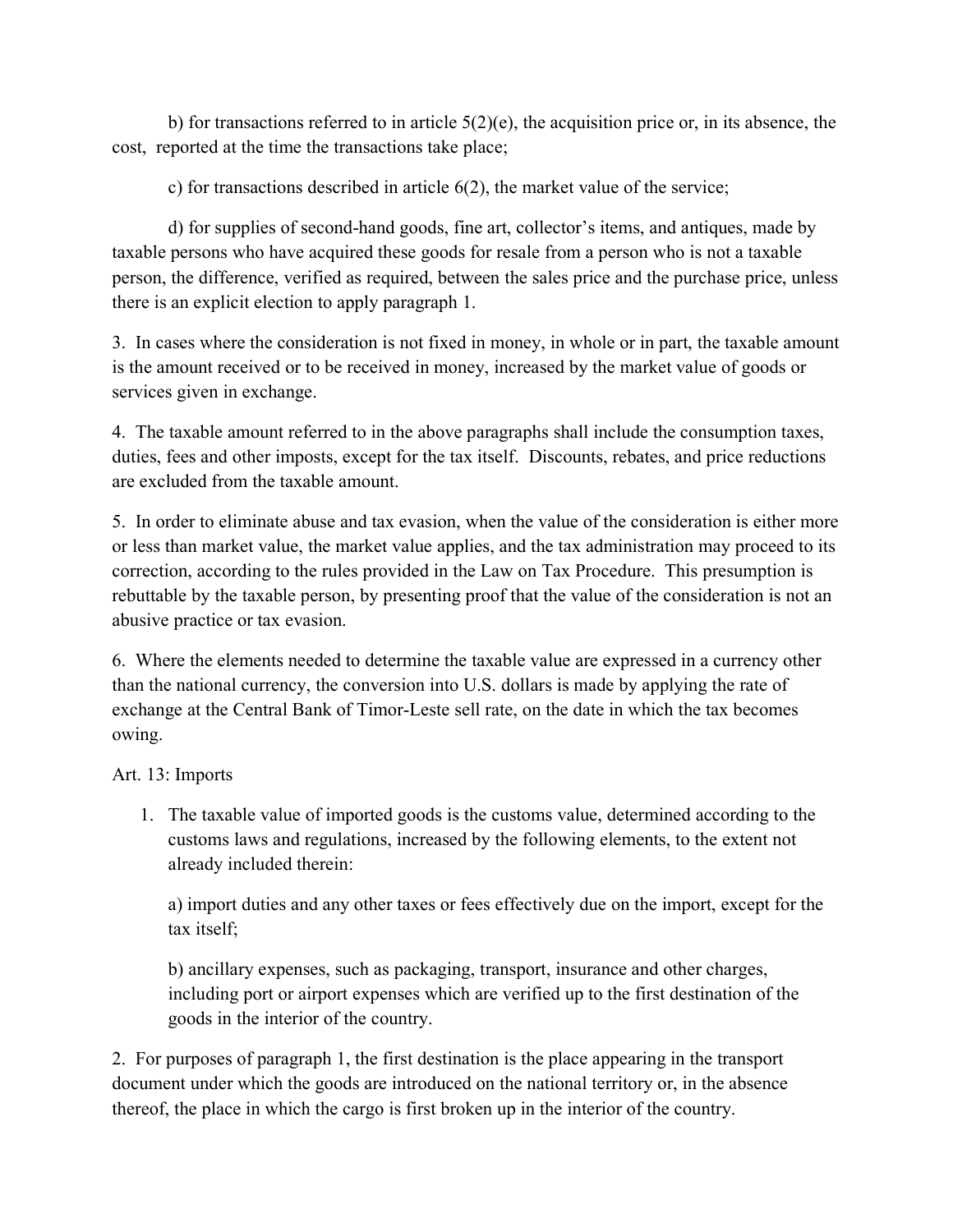3. Discounts, reductions, and rebates granted are excluded from the taxable value described in paragraph 1.

CHAPTER VI

**RATES** 

Article 14. Rates.

1. The tax rate is 10%.

2. Notwithstanding the provisions of paragraph 1, a zero % rate of tax applies to taxable transactions within the meaning of article 14a.

3. In case of a change in rates, the applicable rate is that in effect at the time when the tax becomes owing.

Art. 14a: Exports, transactions treated like exports, and international transport subject to zero rate

1. The following are subject to tax at a zero rate:

 a) supplies of goods shipped or transported abroad by the seller or by a third party for the account of the seller;

 b) supplies of goods shipped or transported to the exclusive economic zone and the continental shelf, including the Joint Area of Petroleum Development, when the acquirer carries out its principal activity within the scope of the exploration and extraction of petroleum;

 c) supplies of provisions placed on board vessels which sail principally on the high seas and which ensure the paid transport of passengers or the exercise of a commercial, industrial or fishing activity;

 d) the supply of provisions placed on board aircraft used by airlines which devote themselves principally to international traffic and which ensure the paid transport of passengers or the exercise of a commercial or industrial activity;

 e) the supply, transformation, repair, maintenance, leasing, including financial leasing, of vessels and aircraft used in activities described in subparagraphs c) and d), as well as the supply, leasing, repair and maintenance of objects incorporated into such vessels and aircraft, or which are used for their exploitation;

 f) supplies of services not mentioned in subparagraph e), made for the purpose of the direct needs of the vessels and aircraft referred to therein and of the respective cargo;

g) the transport of persons coming from or travelling abroad.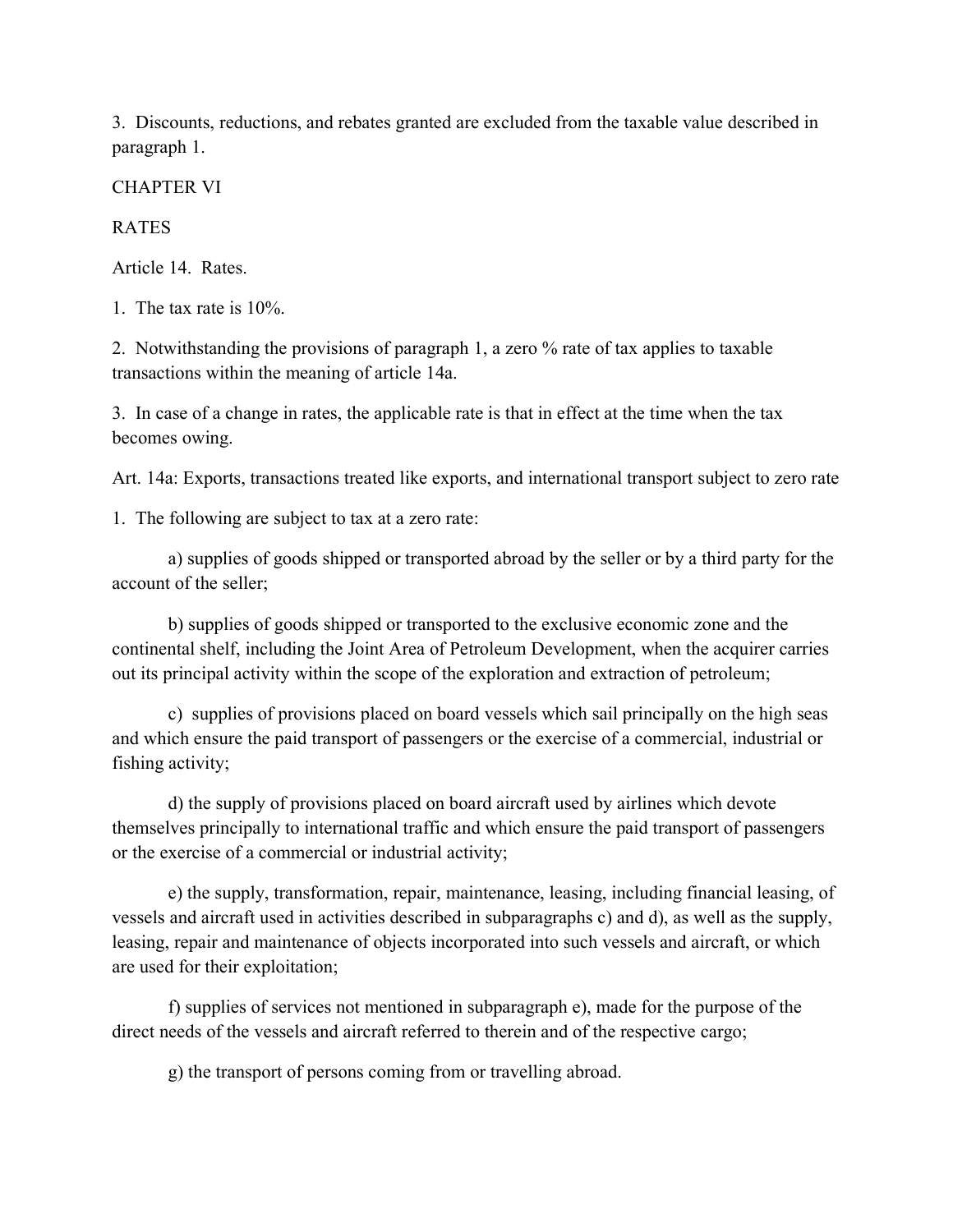#### CHAPTER VII

#### **EXEMPTIONS**

Art. 15: Exemptions for internal transactions

1. The following are exempt from tax:

a) the supply of foods listed in appendix II.

 b) the rendering of educational services, as defined in article 1, made by governmental or other public entities;

c) the rendering of medical services, as defined in article 1, made by governmental and other public entities;

 d) the supply of services exclusively for religious or social and charitable purposes, as well as the supply of goods connected with them, made by religious organizations, as well as by non-profit entities duly recognized by the relevant government entity;

e) the supply of life insurance and reinsurance;

 f) financial intermediation transactions, specifically those listed in appendix III, except for those in which a specific fee or consideration is charged for the service;

 g) the supply of gold for investment by duly registered financial and investment institutions;

 h) the leasing of immovable property, specifically urban real estate, portions thereof, and land for construction;

 i) the supply, other than the first supply, of a property right in immovable property, specifically urban real estate, portions thereof, and land for construction.

2. Taxable persons entitled to the exemption under paragraph 1(b) and (c) may opt out of it, by electing to apply the tax to the supply of services and directly connected supplies of goods described therein.

Art. 16: Opting out of exemption

1. The right to opt out of an exemption, as stipulated in paragraph 2 of article 15, shall be exercised by filing a return in proper form with the Tax Administration, and comes into effect starting on January 1 of the following year, unless the taxable person begins its activity in the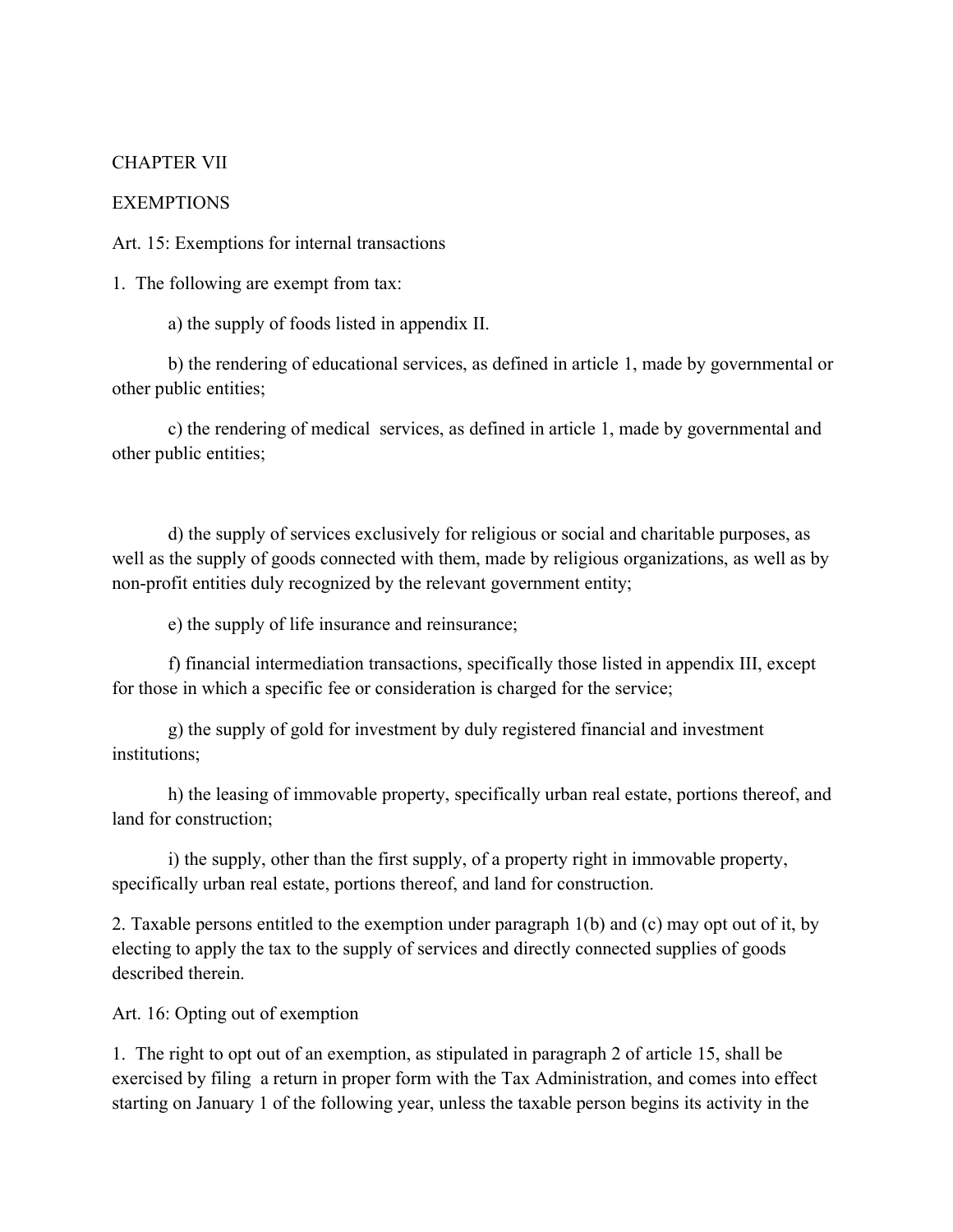course of the year, in which case the election, as specified in the respective return, comes into effect as of the beginning of its activity.

2. A taxable person that made an election under the previous paragraph must remain in the regime for which it elected for a period of at least five years. At the end of this period, it will continue to be subject to tax, unless it wishes to change to an exemption regime, in which case it must inform the Tax Administration by filing a return in proper form.

Art. 17: Exempt imports

1. The following are exempt from tax:

- a) final imports of goods whose supply on the national territory is exempt from tax;
- b) imports of gold by the Central Bank of Timor-Leste.

2. The following are exempt from tax:

 a) imports of goods made within the scope of treaties and international agreements to which the Democratic Republic of Timor-Leste is a party, in the terms contemplated by those treaties and agreements;

 b) imports of goods made within the scope of diplomatic and consular relations, when the exemption results from treaties and international agreements to which the Democratic Republic of Timor-Leste is a party.

Art. 19: Special customs regimes

1. The following are exempt from tax, as long as the goods in question are not released for final consumption:

 a) the import of goods which, under customs control and subject to specifically applicable provisions, are intended for public or private storage or industrial warehouses, or to be brought into duty-free shops, while they remain under such regimes;

 b) the import of goods shipped or transported to zones or storage deposits referred to in subparagraph a), as well as the supply of services directly connected with such imports;

 c) the supply of goods which are made in zones or storage deposits referred to in subparagraph a), as well as the supply of services directly connected with such supplies, as long as the goods remain in such situations;

 d) the import of goods under transit, inward processing, or temporary importation regimes, and the supply of services directly connected to such transactions.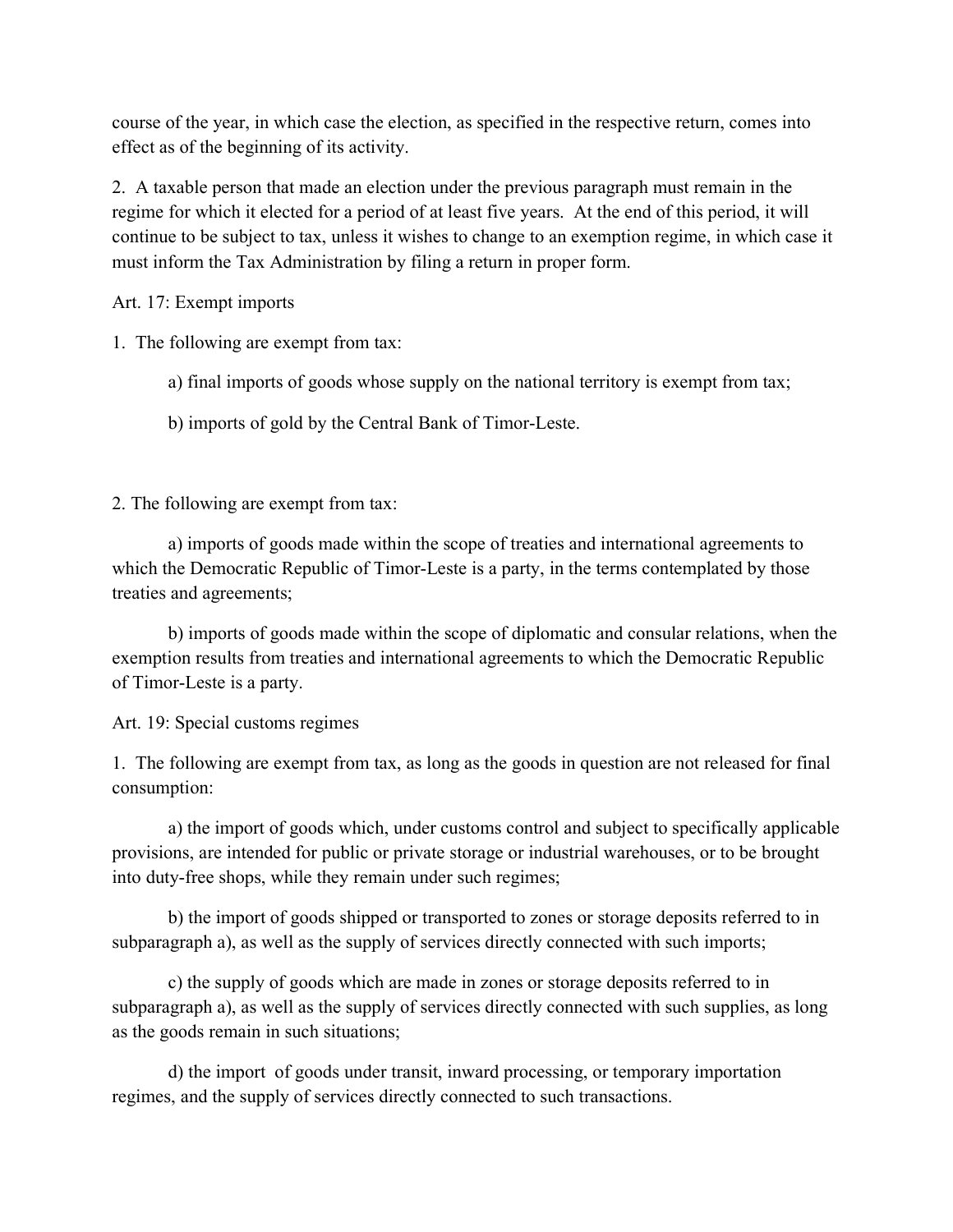2. The situations referred to in paragraph 1 are defined by the customs legislation in force.

## CHAPTER VIII. RIGHT TO DEDUCTION

Art. 20: The arising and scope of the right to deduction

1. The right to deduction arises when the deductible tax becomes owing, within the meaning of articles 10 and 11.

2. The taxable person has the right to deduct, according to articles 21-23:

 a) the tax that was invoiced to them by other taxable persons on the acquisition of goods and services;

b) the tax owing on the import of goods;

 c) the tax paid as a recipient of taxable transactions made by taxable persons established abroad, within the terms of the rules relating to the place of supply in articles 8 and 9.

3. Notwithstanding paragraph 2, tax is deductible only if it has been imposed on goods or services acquired, imported, or used by the taxable person for carrying out the following activities and transactions:

a) production, commercial, or service activities, even if not subject to tax;

b) taxable transactions that are not exempt;

 c) transactions carried out abroad which would be taxable if they had been carried out on national territory;

d) transactions covered by special customs regimes, according to article 19.

4. Notwithstanding paragraph 2, no deduction is allowed for tax that results from a sham transaction, or in which the price shown on the invoice or equivalent document is a sham.

Art. 21: Exceptions to the right of deduction

1. No deduction is allowed for tax paid on the acquisition, import, leasing, including financial leasing, use, transformation and repair of recreational vessels, helicopters, and aircraft. This deduction denial does not apply when these transactions relate to goods whose sale or exploitation is the object of the taxable person's activity.

2. Fifty percent of the tax paid in the case of the following transactions is deductible:

 a) the acquisition, import, leasing, including financial leasing, use, transformation and repair of automobiles for transporting fewer than nine passengers, scooters, and motorcycles;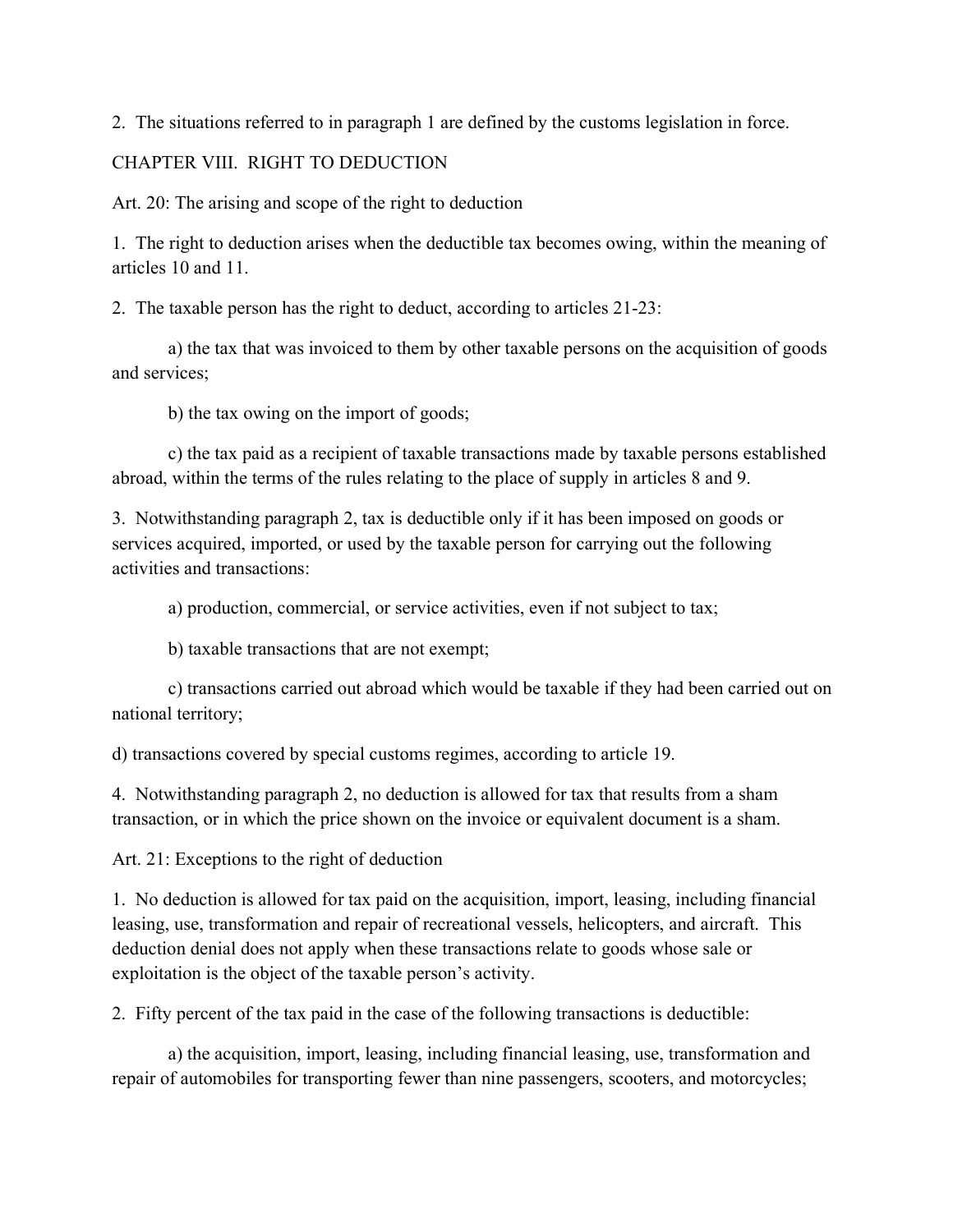b) the acquisition of gasoline;

c) transport and travel of the taxable person and its personnel;

 d) lodging, meals, drinks, tobacco, and other transactions relating to the reception and hospitality of the taxable person, its personnel, clients, or other persons.

# Art. 22: Exercising the Right to Deduction

1. The amount of deductible tax is subtracted from the amount of tax owed on taxable transactions taking place in each tax period.

2. Tax is deductible only if noted on invoices, equivalent documents, or receipts of import declarations for consumption, passed in legal form, in the possession of the taxable person.

3. The deduction must be made on the return for the period in which the receipt of the invoices, equivalent documents, or receipts of import declarations for consumption described in paragraph 2 is confirmed.

4. If the tax deduction exceeds the amount owing for taxable transactions for the respective period, the excess shall be deducted in the following tax periods.

5. Upon the expiration of six months from the period in which the excess arose, if a credit in favor of the taxable person remains, and the taxable person does not wish to continue with the procedure described in the preceding paragraph, in whole or in part, the taxable person may ask for the corresponding refund.

6. Regardless of the term referred to in the preceding paragraph, the taxable person has the right to ask for an immediate refund when:

a) there has been a cessation of activity;

 b) the tax credit position results from the carrying out of zero-rated transactions , according to paragraph 1 of article 14a, when these constitute more than 50% of the total turnover realized by the taxable person in the course of the 12 preceding months.

7. Refunds, when they are due, must be made by the tax administration before the end of the third month following the filing of the respective request, and interest is added to the amount to be refunded, calculated according to the Law on Taxation for each month from the expiration of the date for payment of the refund to the date of issuance of the respective means of payment.

8. The Tax Administration must present to Parliament an annual report concerning the refunds made, in which it shall include the total amount of refunds made, as well as other relevant information, such as a comparative analysis of the same in respect of earlier years.

Art. 22a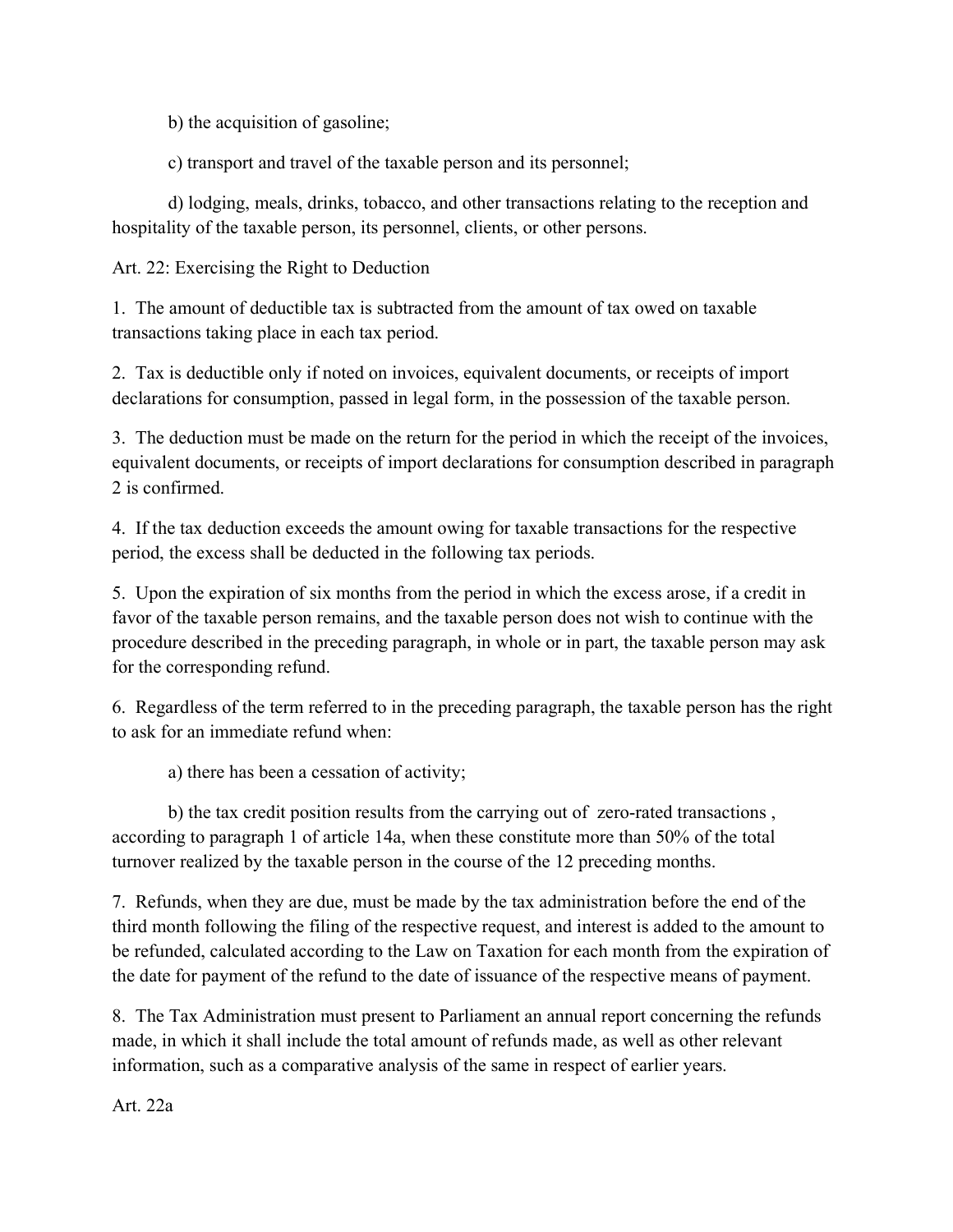Special Refund Regime

1. The Tax Administration shall proceed to the refund of the tax paid in respect of supplies of goods and rendering of services made:

a) within the scope of treaties and international agreements to which the Democratic Republic of Timor-Leste is a party, when the right to a refund results from such treaties and agreements and in the terms contemplated by them;

b) within the scope of diplomatic and consular relations, when the right to a refund results from treaties and international agreements to which the Democratic Republic of Timor-Leste is a party, in the terms contemplated by them.

2. The right to a refund contemplated in the preceding paragraph, shall be exercised by sending to the Tax Administration, through electronic data transmission, within a deadline determined by the Administration, a refund request, accompanied by documents proving the tax paid.

3. The refund, when it is due, shall be made by the Tax Administration by the end of the third month following the filing of the respective request, and thereafter the amount to be refunded is increased by interest calculated in terms of the Law on Taxes and Duties, for each month following the deadline for payment of the refund up to the data of issuance of the respective means of payment.

## Art. 23: Partial deduction

1. When in the course of carrying out an activity, there are undertaken both transactions that give rise to a right to deduction and transactions that do not give such a right, according to article 20, the tax incurred on acquisitions is deductible only in the percentage corresponding to the annual amount of transactions undertaken which grant the right to deduction.

2. The deduction percentage mentioned in paragraph 1 results from a fraction composed of the following amounts:

 a) in the numerator, the annual turnover, excluding the tax, of the activities which give rise to the right to deduction according to article 20;

 b) in the denominator, the annual turnover, excluding tax, of all the activities undertaken by the taxable person.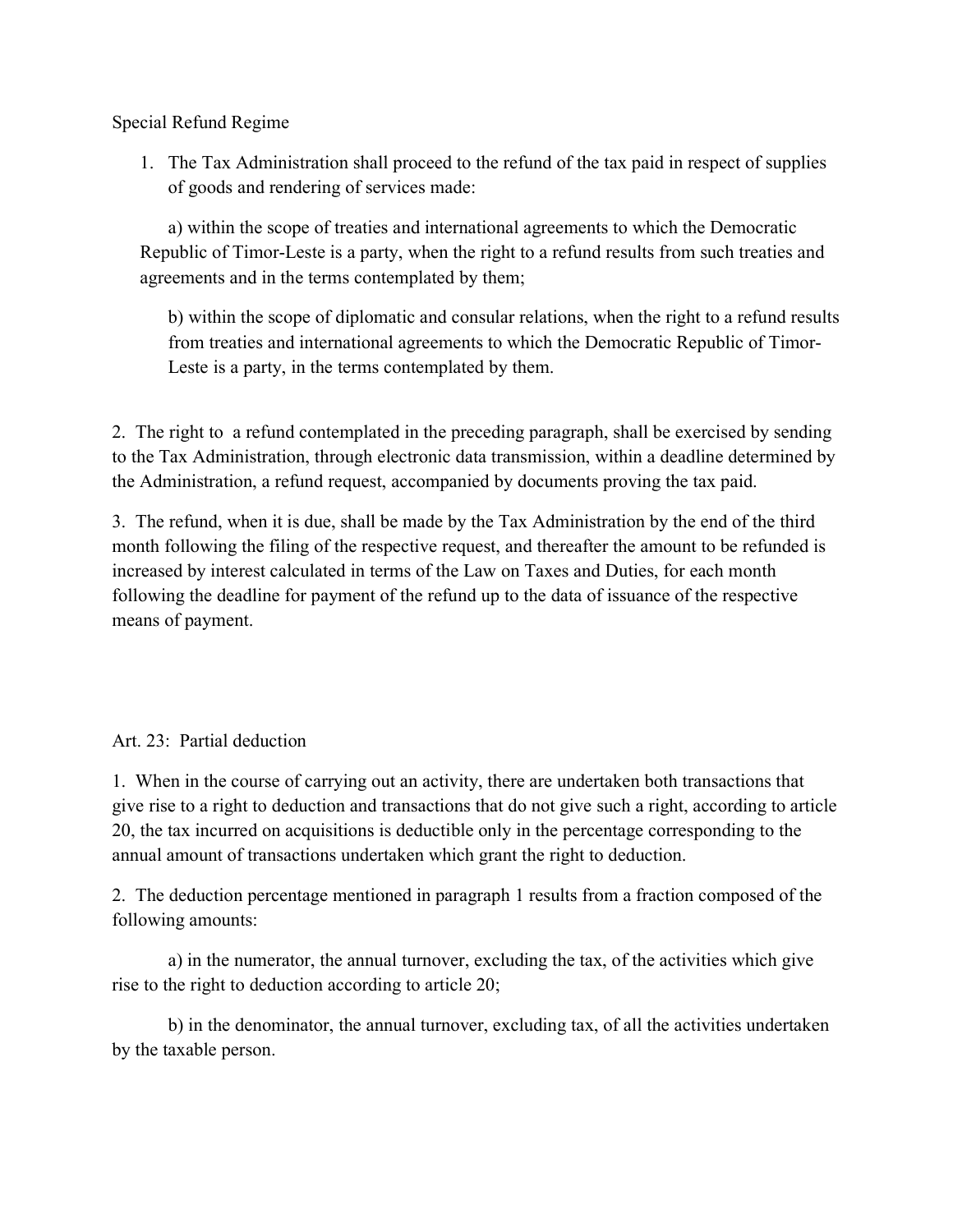3. The deduction percentage, calculated provisionally on the basis of the turnover of the previous year, shall be corrected in accordance with the amounts relating to the current year, giving rise to the corresponding correction of the deductions made, which must be done on the return for the last period of the year in question.

4. Taxable persons which initiate their activity or have changed it substantially may carry out the deduction of the tax on the basis of a provisional estimated percentage, to be entered on the returns referred to in articles 27-29, which must be corrected as specified in paragraph 3.

# CHAPTER IX. OBLIGATIONS OF TAXABLE PERSONS

Art. 23a. Person liable for tax

1. The tax is owed by the taxable persons who carry out the supplies of goods or services.

2. Notwithstanding paragraph 1, the tax is owed by the acquirer in the case of the following services:

a) services where the place of supply is the national territory according to paragraph 2 of article 9, when the services provider is a non-resident who does not have a permanent establishment on the national territory.

b) services where the place of supply is on the national territory, within the meaning of paragraph 4 of article 9, if the acquirer is a taxable person.

3. The tax owed on imports of goods shall be paid by the importer of the goods.

Art. 24: Payment of tax

1. Taxable persons are required to deliver to the competent entities, together with the return referred to in article 33, the amount of tax due, determined according to paragraph 3, using the legally permitted means of payment.

2. Nonresident taxable persons, without a permanent establishment on the national territory within the meaning of article 3(1)(b), are required to deliver to the competent entities, together with the return referred to in article 26(1), the amount of tax due, using the legally permitted means of payment.

3. For purposes of the preceding paragraphs, the amount of tax due is determined by subtracting the amount of deductible tax, calculated according to articles 20-23, from the total amount of taxable transactions, multiplied by the rate of tax that is applicable in light of article 14.

4. In case of a reassessment of tax within the meaning of articles 45-47, the taxable person must be immediately notified to make the payment to the competent entity within 30 days from the notification.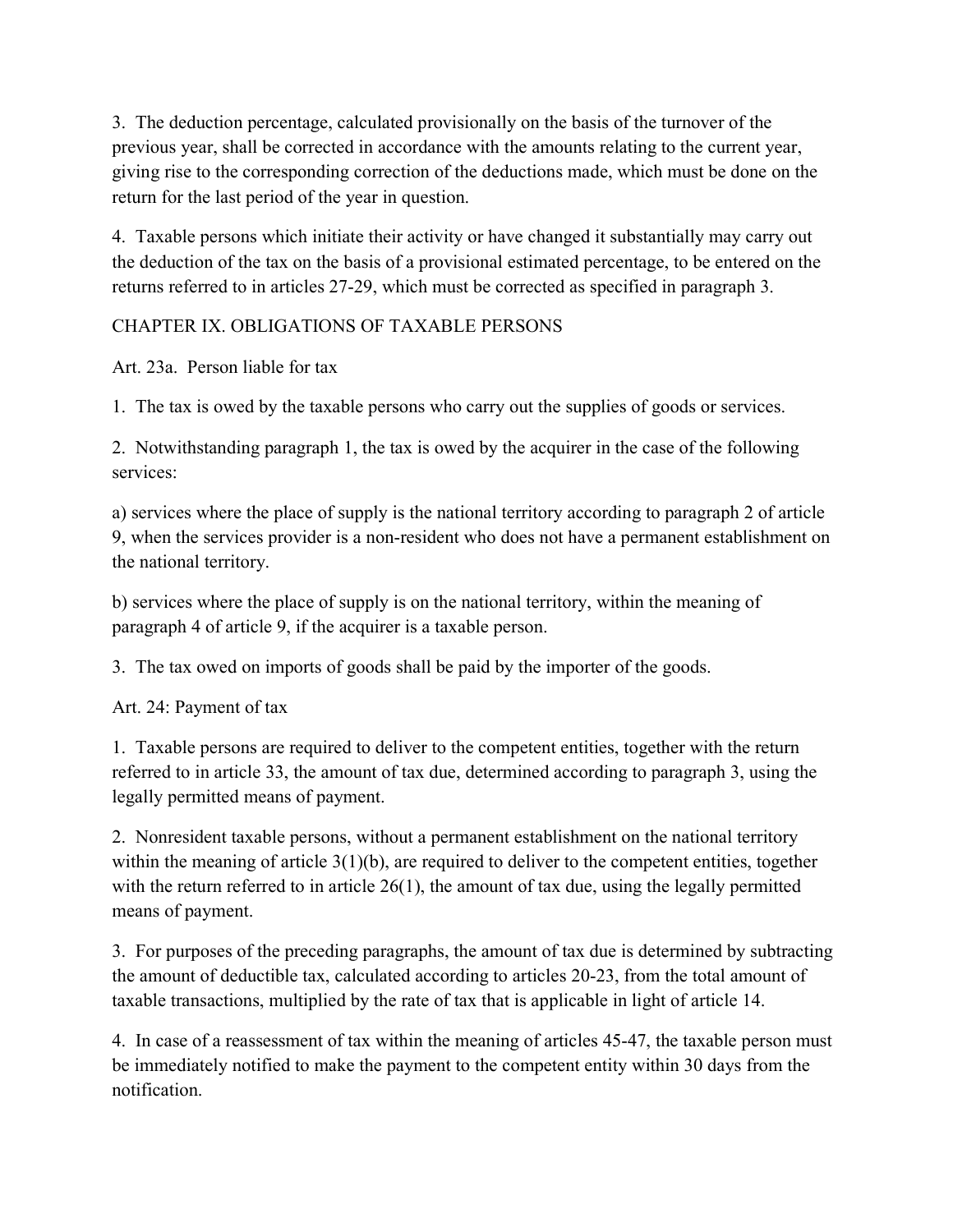5. Notwithstanding the preceding paragraphs, the tax owed on imports of goods shall be paid to the competent customs services in the act of customs clearance.

Art. 25: Obligations of resident taxable persons

1. Taxable persons described in article 3(1)(a) must:

 a) submit a declaration of the commencement, change in, or cessation of activity, according to articles  $27 - 29$ ;

 b) issue an invoice or equivalent document for each supply of goods or services according to articles 30-32;

 c) file on a monthly basis a return relating to the transactions undertaken in the course of its activity in the preceding month, with a notation of the tax owing or the credit outstanding and of the elements which serve as the basis for its calculation, according to article 33;

 d) maintain accounts which are sufficient for the determination and audit of the tax, according to the applicable accounting rules and the directives of the Tax Administration.

2. The obligation to issue an invoice or equivalent document described in paragraph 1(b), also applies where the taxable value of a transaction or the corresponding tax are changed for any reason, including inaccuracy.

3. The return filing obligation contemplated in paragraph 1(c) remains even where there were no taxable transactions in the corresponding period.

4. Zero rated transactions under paragraph 1 of article 14a and those exempt under article 19(1) must be substantiated, depending on the case, with the appropriate customs documents or, when the customs authorities have not been involved, by means of declarations issued by the acquirer of the goods or user of the services, indicating the destination given to them.

5. Taxable persons exclusively carrying out exempt transactions are relieved of the obligations referred to in paragraph 1(b), (c), and (d).

Art. 26: Obligations of nonresident taxable persons

1. Nonresident taxable persons, without a permanent establishment on the national territory within the meanings of article 3(1)(b), must file an electronic return corresponding to the taxable transactions carried out within the meaning of article 4.

2. The obligations resulting from paragraph 1, as well as those arising from article 24(2), should be fulfilled by a representative who is resident on national territory, furnished with an authorization of sufficient powers.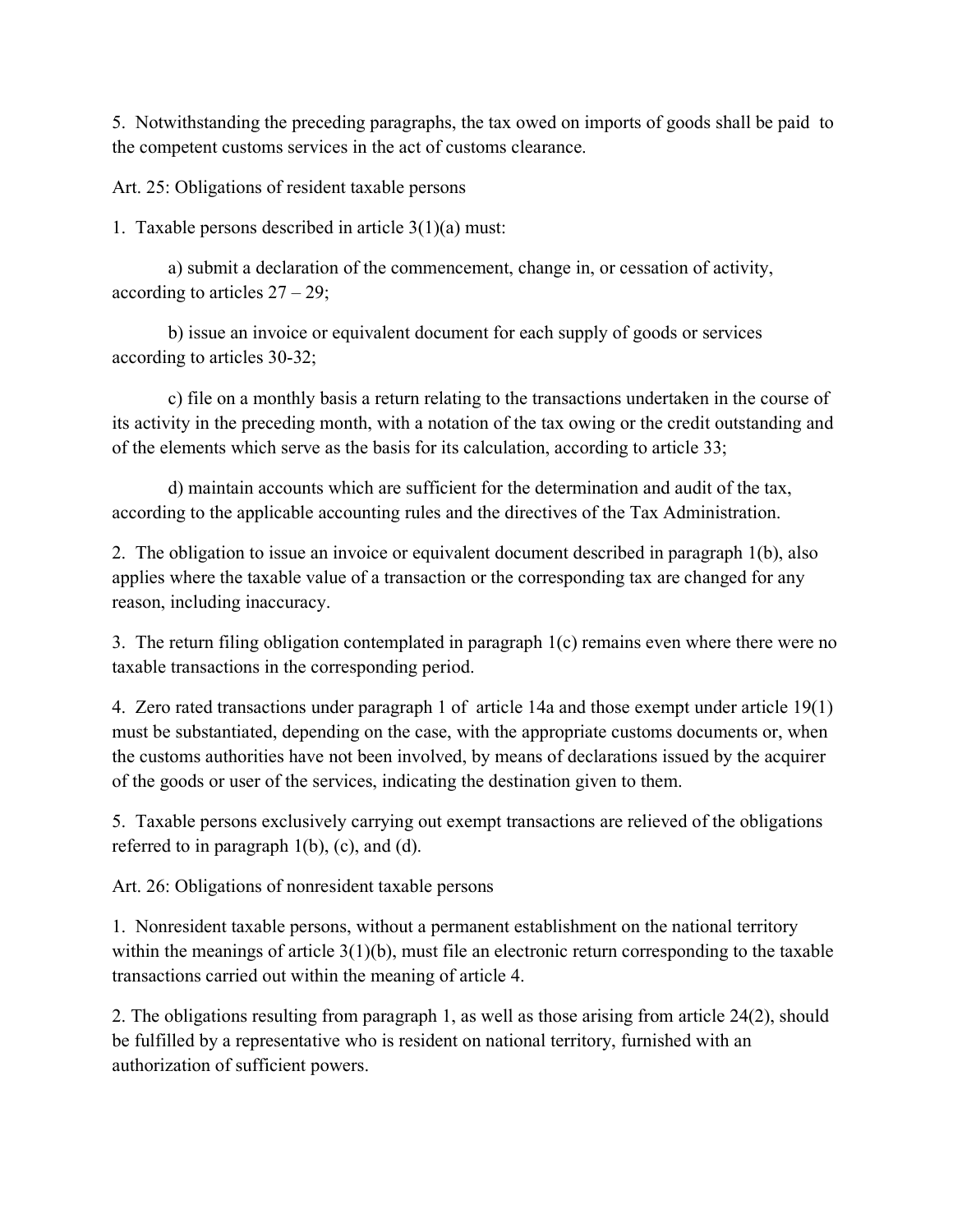3. The representative appointed under paragraph 2 is jointly liable with the represented person for the fulfillment of the obligations referred to therein.

Art. 27. Declaration of commencement of activity

1. Individuals or entities which carry out taxable transactions within the meaning of article 4, or other production, commercial, or service activities, must send a corresponding electronic declaration to the Tax Administration before commencing such activities.

2. Individuals or entities which are taxable persons within the meaning of article 3(1)(b) are not required to file the declaration referred to in the preceding paragraph.

3. The tax administration must respond concerning the elements declared within a deadline of 30 days. The absence of a response by this deadline results in the tacit acceptance of the declaration.

Art. 28. Declaration of change in activity

1. If there is a change in any of the elements of the declaration of commencement of activity contemplated in article 27, other than a change in the turnover, the taxable person must file a corresponding declaration of change.

2. Taxpayers which, being included in the normal regime for application of the tax, come to satisfy the requirements contemplated in article 40(1) and wish to opt for the exemption regime, should send the corresponding declaration of change in activity, according to article 41(1).

3. A taxpayer which being able to benefit from the exemption from tax according to article 40(1) wishes to renounce the same and opt for application of the normal tax regime to its taxable transactions, shall sent the corresponding declaration of change according to article 42(2).

4. The declaration contemplated in paragraph 1 must be sent to the tax administration electronically within 15 days of the date that the change took place, and the tax administration must respond within a deadline of 30 days concerning the elements declared. The absence of a response by this deadline results in the tacit acceptance of the declaration.

Art. 29. Declaration of cessation of activity

1. In case of cessation of activity, the taxable person must file the corresponding electronic declaration with the Tax Administration within 30 days of the date of the cessation, and the latter must respond concerning the elements declared within 30 days. The absence of a response by this deadline results in the tacit acceptance of the declaration.

2. For purposes of the preceding paragraph, the cessation of the activity carried on by the taxable person is considered to be verified at the time when one of the following events takes place: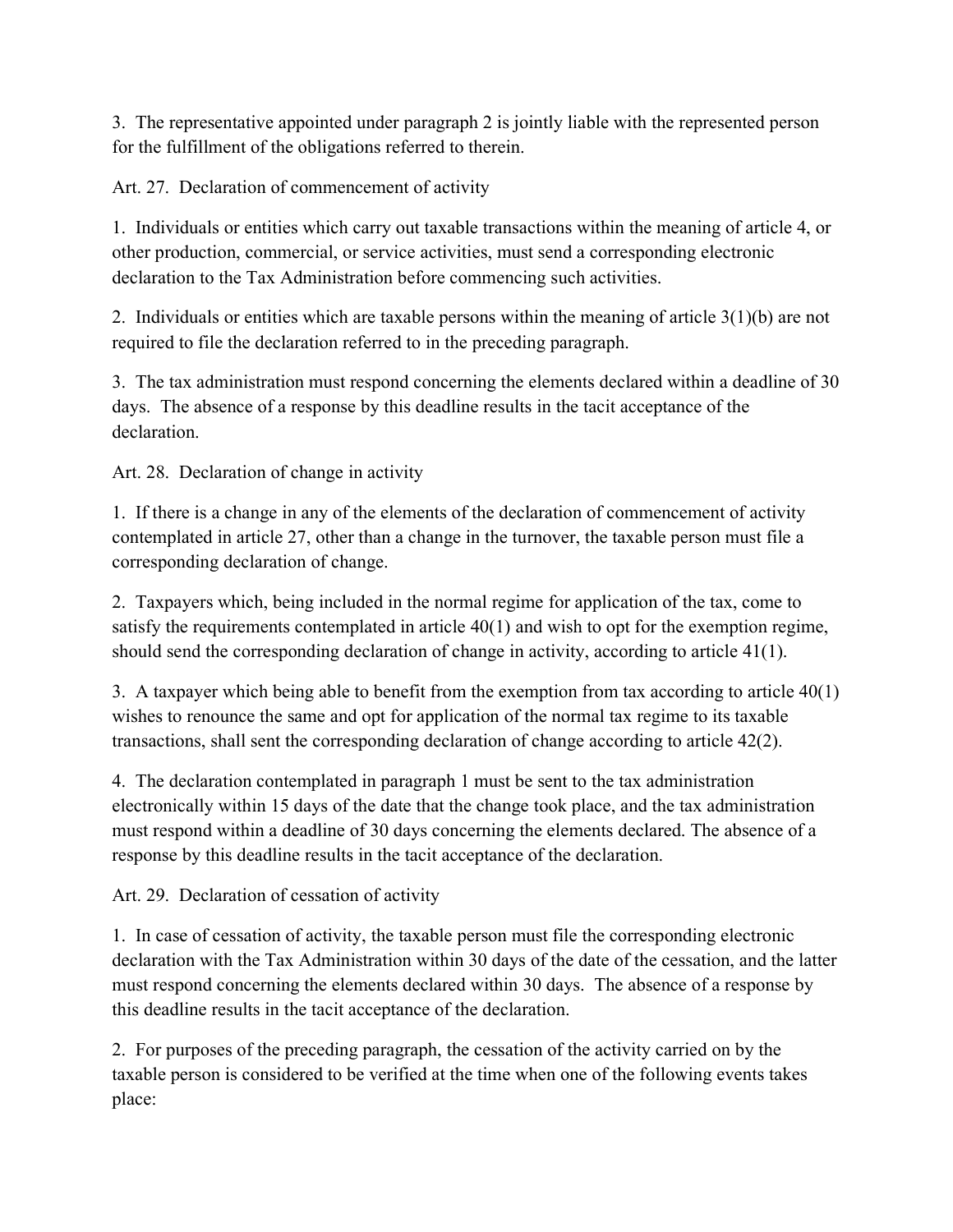a) ceasing to carry out actions relating to activities giving rise to tax for a period of two consecutive years;

 b) the assets of the taxable person are exhausted by the sale of the goods which constitute them, by their gratuitous transfer, or by their use for unrelated purposes;

c) the transfer of the property of the establishment to any other holder.

3. Independently of the facts contemplated in the preceding paragraph, the Tax Administration may also declare on its own, the cessation of activity when it becomes evident that it no longer is exercised nor does the taxable person have any intention to continue to exercise it.

Art. 30. Issuance of invoices or equivalent documents

1. The invoice or equivalent document referred to in article 25(1)(b) must be issued within 8 days of the date in which the tax is owing according to article 10.

2. The documents referred to in paragraph 1 must be dated, sequentially numbered and processed through an information system, and contain the following elements separately:

 a) the names, signatures, or company names and headquarters or domicile of the supplier of the goods or supplier of the services and the customer or purchaser, as well as the corresponding tax identification numbers of the taxable persons;

b) the quantity and usual designation of the goods supplied or services rendered;

c) the price exclusive of tax and the other elements included in the taxable amount;

d) the rate and the amount of tax due;

e) the grounds justifying the non-application of the tax, if applicable.

3. All the required information referred to in paragraph 2, must be included by the software or information equipment for invoices properly authorized by the Tax Administration.

4. On invoices for less than \$100, when the customer or purchaser is not a taxable person, the indication in the invoice of the identification and residence of the same is not required, unless the customer or purchaser requests that the invoice include these elements. The indication of the tax identification number remains obligatory in any event.

Art. 31. Incidence of tax

1. The amount of tax paid must be added to the value of the invoice or equivalent document for purposes of its being due from the acquirers of the goods or services.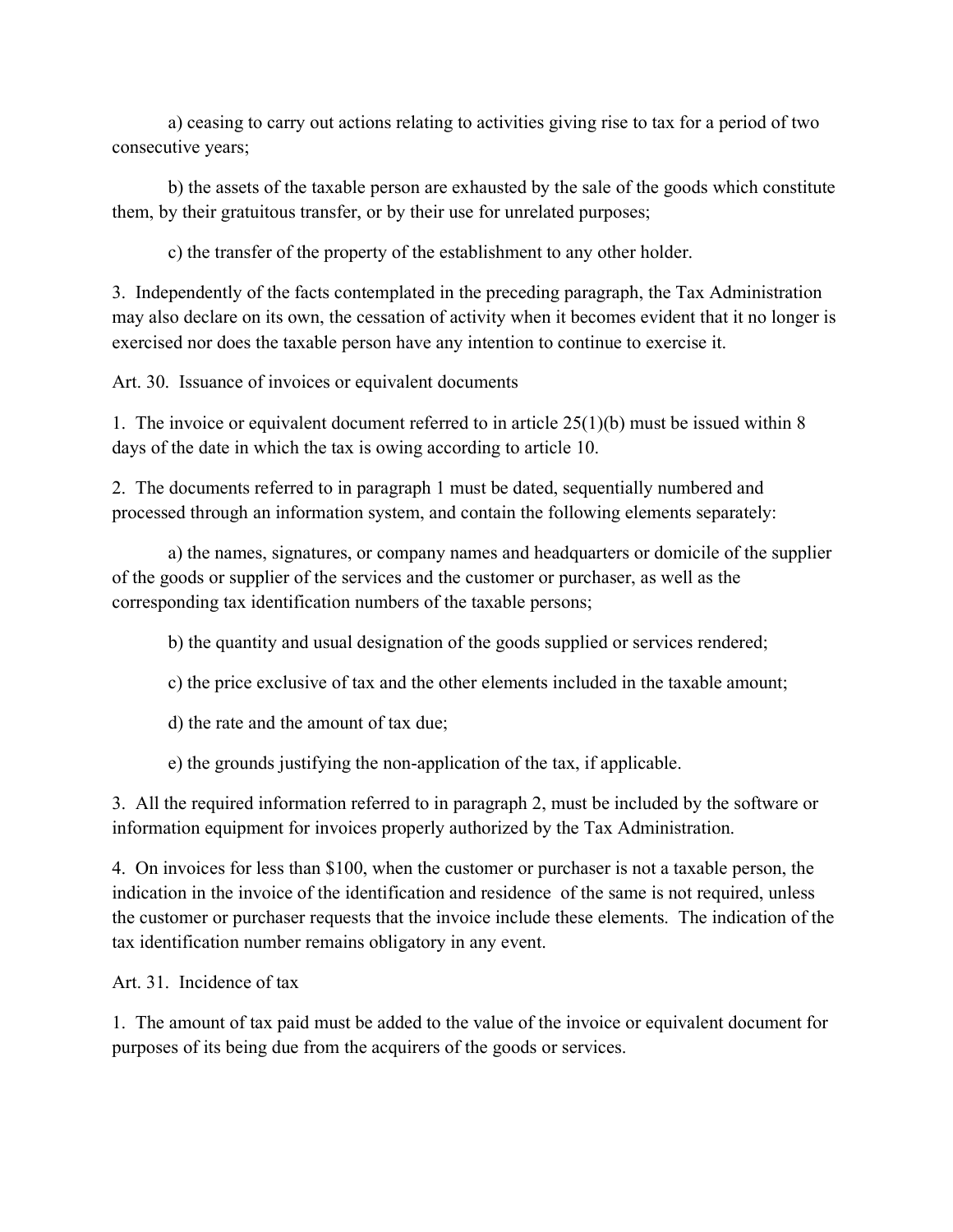2. For purposes of paragraph 1, for transactions for which the issuance of an invoice or equivalent document is not required under article 32, the tax shall be included in the price.

Art. 32. Invoice not required

1. An invoice is not required when the acquirer is not a taxable person, relating to the following transactions:

a) supplies of goods made by peripatetic sellers;

b) supplies of goods made through automatic vending machines;

 c) supplies of services where it is customary to issue a receipt, admission, or transport ticket, password, or other printed document as proof of payment.

.

2. The Tax Administration may, in cases where there is an exemption from invoicing under paragraph 1 , require the issuance of appropriate documentation to prove the transaction was carried out.

Art. 33. Periodic return

Taxable persons are required to file the periodic return contemplated by article  $25(1)(c)$ electronically by the last day of the month following that to which the transactions covered in it relate.

Art. 34. Organization of accounts

1. The accounts must be organized in a way that makes possible the clear and unambiguous understanding of the information necessary for calculating the tax, and to enable its control, comprising all the information needed to fill out the periodic return of tax.

2. For purposes of paragraph 1, the following must be registered:

a) taxable transactions described in article  $4(1)(a)$  carried out by the taxable person;

b) taxable transactions described in article  $4(1)(b)$  carried out by the taxable person;

c) taxable transactions described in article  $4(1)(a)$  carried out for the taxable person.

3. The transactions described in paragraph 2(a) must be recorded in a way that shows:

a) the value of taxable transactions, exclusive of tax;

b) the value of exempt taxable transactions, according to article 20;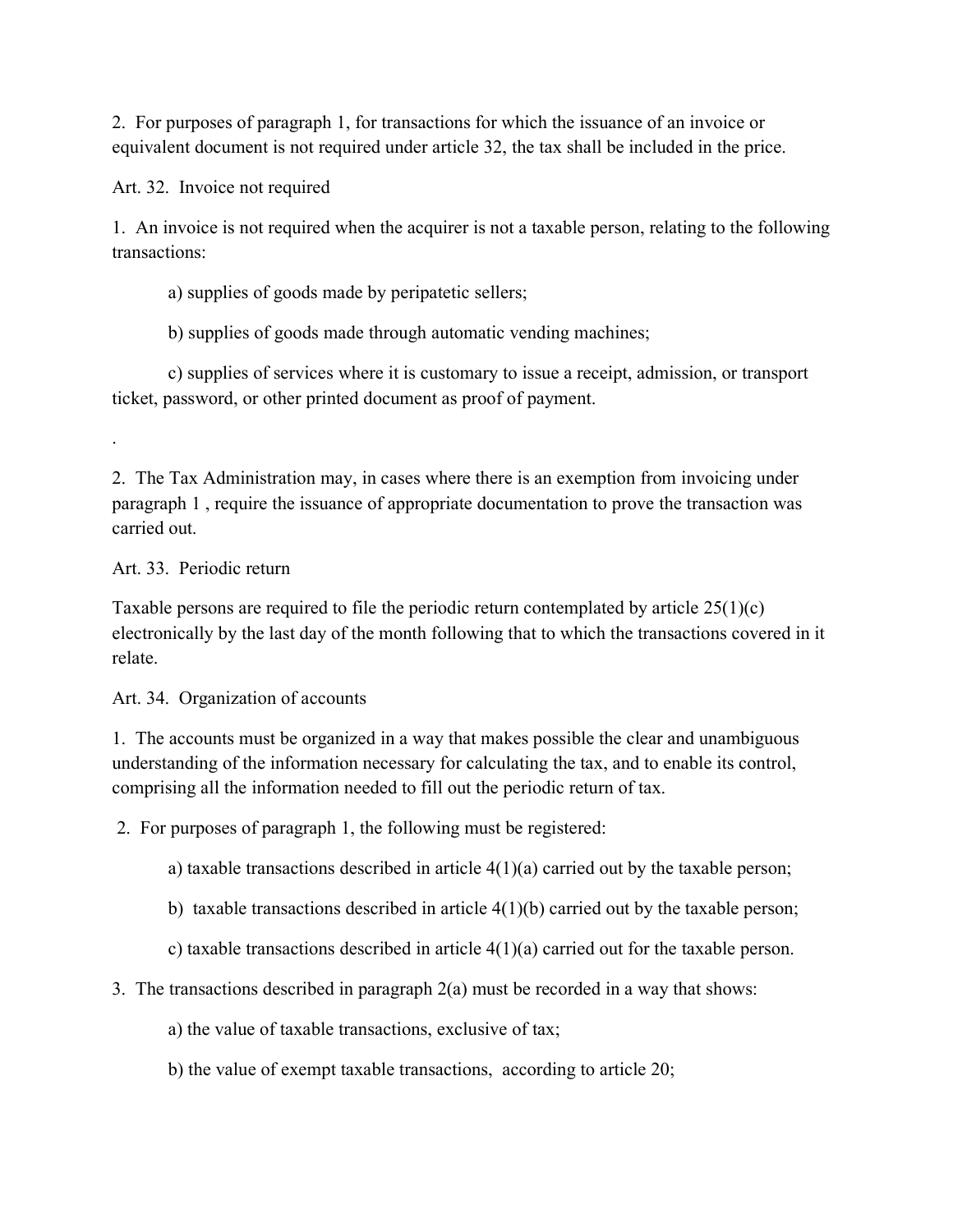c) the value of zero rated taxable transactions, according to article 14a;

d) the value of the tax paid.

4. The transactions described in paragraph 2(b) and (c) must be recorded in a way that shows:

 a) the value of transactions whose tax is totally or partially deductible, according to articles 20 to 23, exclusive of tax;

 b) the value of transactions whose tax is totally excluded from the right to deduction, according to articles 20 to 23, exclusive of tax;

c) the value of deductible tax.

Article 35. Recording of active transactions

1. The recording of taxable transactions referred to in article 34(2)(a) should be done after the issuance of the corresponding invoices and no later than the end of the deadline for filing the declarations referred to in article 33.

2. For purposes of paragraph 1, the invoices or equivalent documents shall be sequentially numbered, in one or more conveniently references series, and their copies must be maintained in the respective order, as well as all the copies that have been voided or not used, where applicable.

Article 36. Recording of passive transactions

1. The recording of taxable transactions referred to in article 34(2)(b) and (c) must be done after the receipt of the corresponding invoices or equivalent documents, no later than the end of the deadline for filing the declarations referred to in article 33.

2. For purposes of paragraph 1, the invoices or equivalent document shall be conveniently referenced, and their originals must be maintained in their respective order and all the copies which have been voided or not used, where applicable.

Article 37. Recording of tax included in price

Where invoicing or its recording are processed according to values with tax included, in the terms of the preceding articles, the determination of the corresponding tax base shall be obtained by dividing these values by one plus the applicable rate of tax according to article 14 and rounding the result up or down to the nearest whole number.

Article 38. Storage of records and supporting documents

1. Taxable persons are required to store and maintain in good order for the subsequent five calendar years all the records and respective supporting documents including, when accounting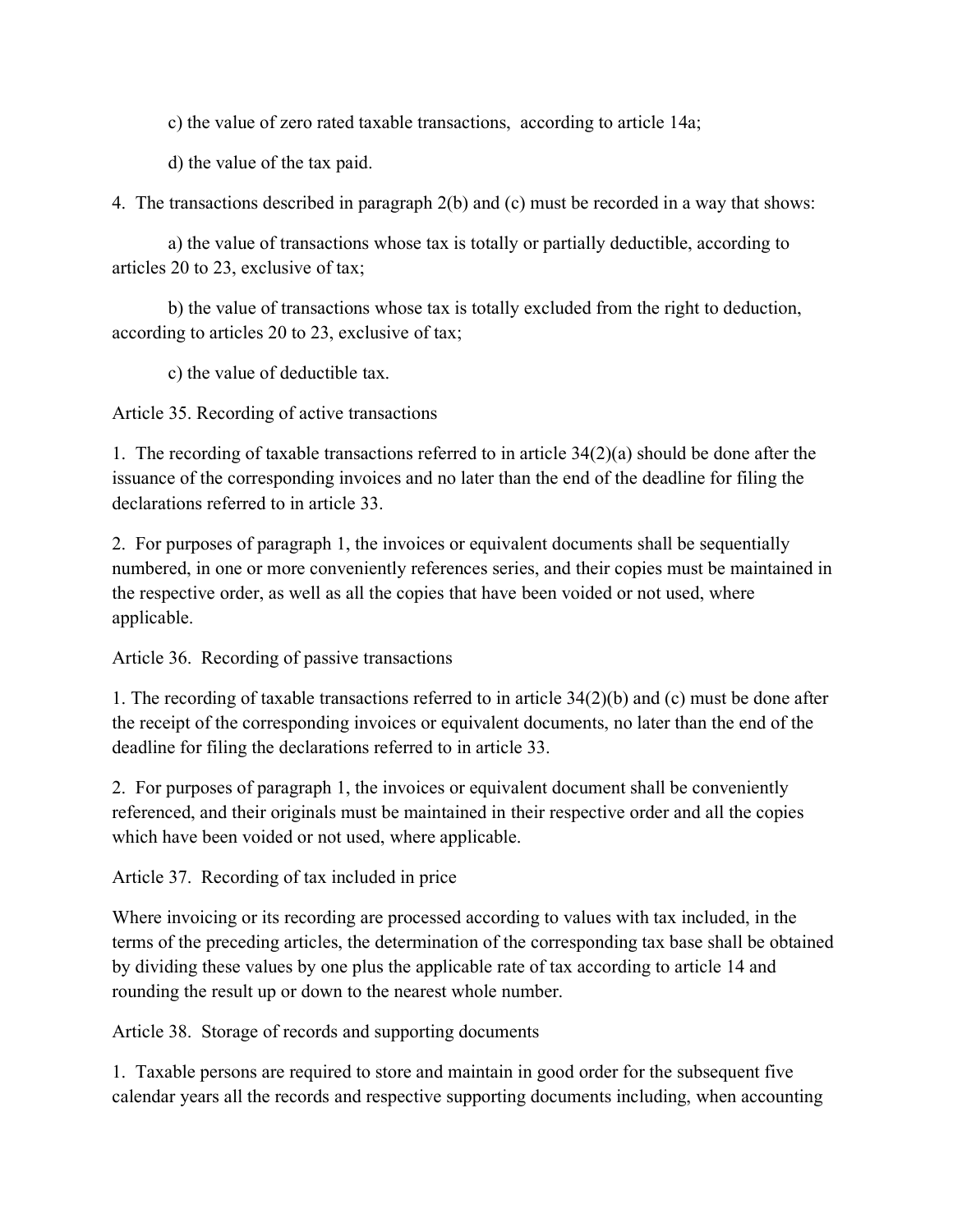is conducted electronically, those relating to the analysis, programming, and execution of their management.

2. Electronic storage of invoices issued electronically, or other computer-processed supporting documents, is permitted, as long as complete and on-line access to the data is guaranteed and the integrity of the origin and of the contents and of its legibility is assured.

Art. 39. Corrections of tax

1. The provisions of articles 30 to 33 must be observed where the taxable value of a transaction or the respective tax are changed for whatever reason, after an invoice or equivalent document is issued.

2. If, after the recording referred to in article 34 is completed, the transaction is cancelled or its taxable value is reduced, the supplier of the good or service may take a deduction for the corresponding tax up to the end of the tax period following that in which the circumstances which determine the cancellation of the payment or the reduction of its taxable value are confirmed.

3. In the case of inaccurate invoices which have already been recorded according to article 35, correction is required when too little tax has been paid and may be done without any penalty up to the end of the tax period following that to which the invoice to be corrected corresponds. In case of tax paid in excess, the correction of the invoice is optional and can only be made within one year.

4. An acquirer of a good or recipient of a service who is a taxable person and who has already carried out the recording pursuant to article 36, of a transaction for which his supplier of goods or services proceeded to cancellation or reduction of its taxable value, in accordance with paragraph 2, shall correct the deduction taken by the end of the tax period following that in which the amending document was received.

5. The correction of material or arithmetic errors in the recording referred to in articles 34 to 37 and in the declarations referred to in article 33 is required when too little tax has been paid and may be made without any penalty up to the end of the following period. If too much tax has been paid, the correction is optional and may be made only within one year.

## CHAPTER X

## SPECIAL EXEMPTION REGIME

Art. 40. Scope of application

1. Taxable persons whose turnover for the preceding calendar year has not exceeded \$100,000 are exempt from tax.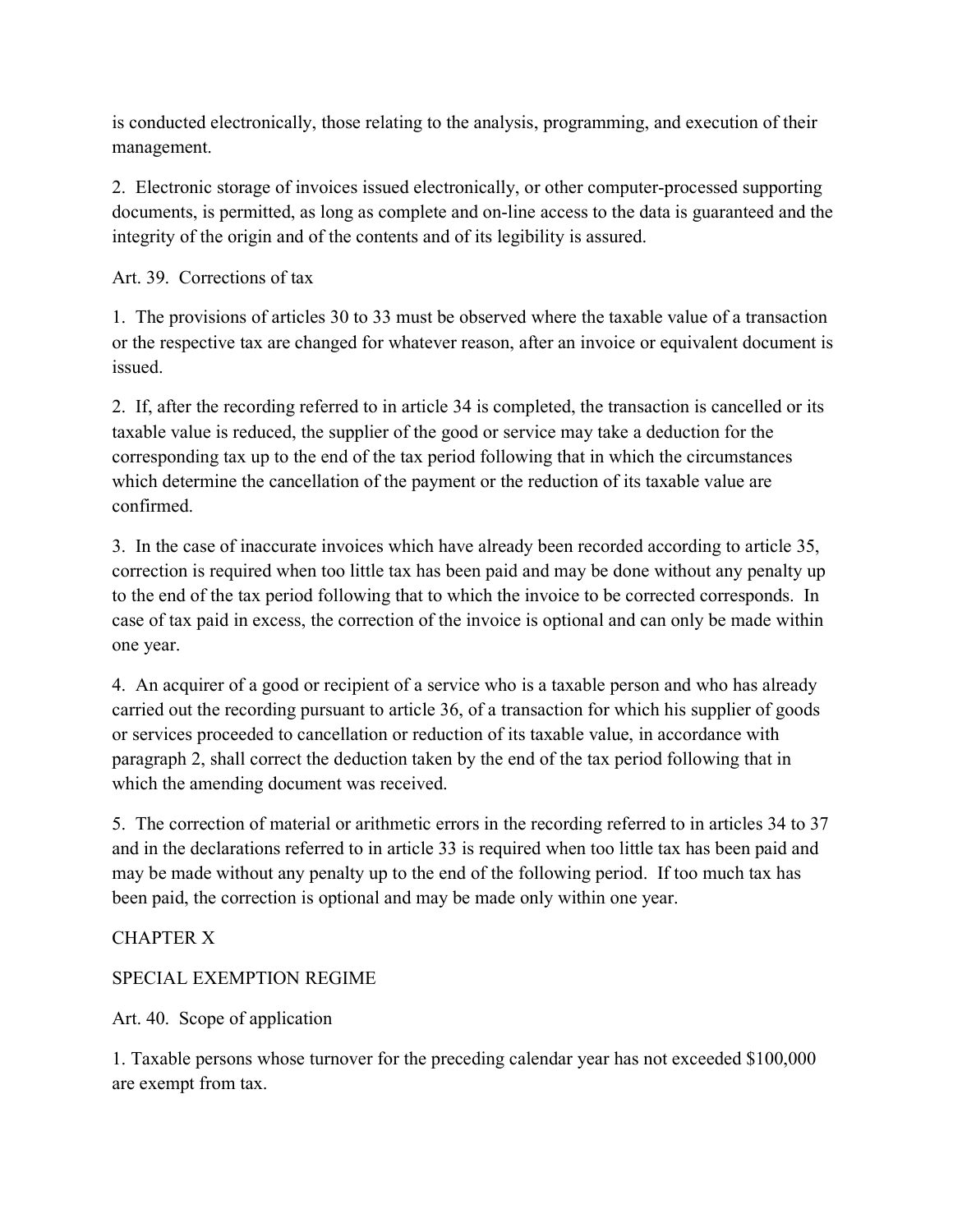2. In the case of taxable persons beginning their activity, the turnover to take into consideration is established in accordance with the forecast made for the current calendar year, after confirmation by the Tax Administration.

3. For purposes of calculating the amount of turnover contemplated in paragraph 1, the Tax Administration shall take into consideration the turnover of related persons, as defined in the Law on Taxation.

4. Taxable persons benefitting from tax exemption according to paragraph 1 are not entitled to the right to deduction contemplated in articles 20 to 23.

Art. 41. Transition from the normal regime to the special exemption regime

1. Taxable persons included in the normal regime of application of the tax who satisfy the requirements described in article 40(1) and wish to apply the exemption regime, must file a declaration of change in activity in accordance with article 28.

2. The declaration referred to in the preceding paragraph must be sent electronically to the Tax Administration during the month of January of the year following that in which the conditions referred to therein are satisfied. The Tax Administration shall respond concerning the elements declared within 30 days. . The absence of a response by this deadline results in the tacit acceptance of the declaration.

3. Taxable persons who were previously covered by the normal regime and who take advantage of the election contemplated in paragraph 1 must make a regularization of the tax deducted relating to inventory on hand at the end of the year, in accordance with article 39. This regularization must be included in the declaration relating to the final period of taxation.

Art. 42. Opting out of special exemption regime

1. Taxable persons that are eligible for the exemption from tax according to article 40(1) may renounce the exemption and elect to apply the normal application of tax to their taxable transactions.

2. The election shall be exercised by sending to the Tax Administration, by electronic data transmission, a declaration of beginning or changing activity, in accordance with articles 27 or 28 as applicable. The Tax Administration shall respond concerning the elements declared within 30 days.

3. The Tax Administration may reject the exercise of the election if there are clear indications of previous lack of compliance with filing obligations, obligations relating to the organization of accounts and keeping of records. Nevertheless, the absence of a response by the deadline set in the preceding paragraph results in the tacit acceptance of the declaration.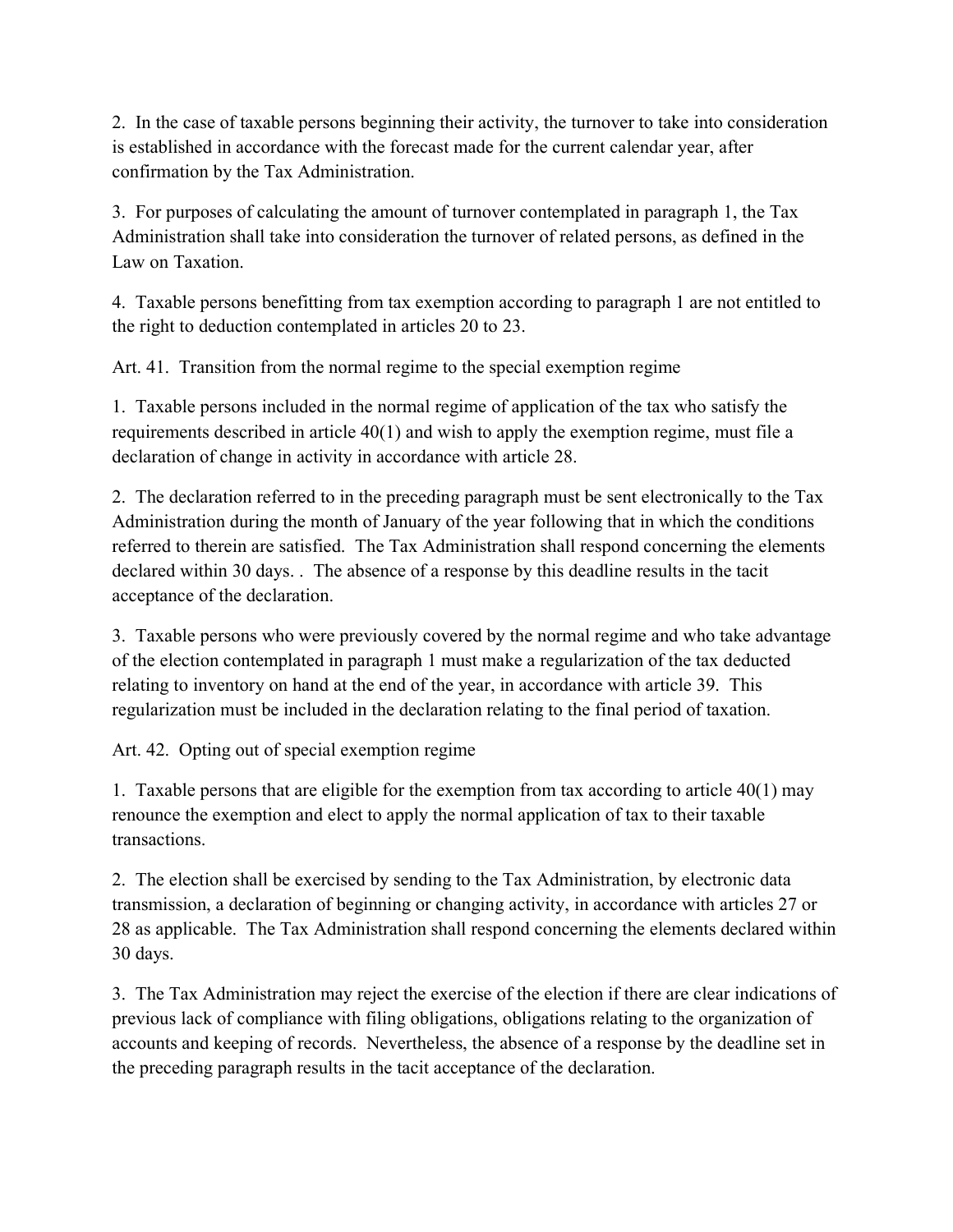4. Having exercised the right of election in accordance with the preceding paragraphs, the taxable person must remain on the regime for which it elected for a period of at least five years. At the end of this period, if the taxable person wishes to return to the regime of exemption, it must inform the Tax Administration, by filing electronically a declaration of a change in activities in accordance with article 28, with effect from January 1 of the year following the conclusion of the period referred to.

5. In case of transition from the special exemption regime to the normal tax regime, the Tax Administration may authorize the taxable person to deduct the tax included in inventories on hand at the end of the year.

Art. 43. Return filing and invoicing obligations

1. Taxable persons that are exempt in accordance with article 40(1) are relieved of the obligations contemplated in this law, except for the following:

a) the filing of declarations of beginning and ending activity contemplated by articles 27 and 28;

b) the issuance of invoices or equivalent documents, within the meaning of articles 30 to 32;

c) the organization of accounting, in accordance with articles 34 to 37;

d) the archiving and preservation of registers and corresponding supporting documents, in accordance with article 38.

2. Notwithstanding the provisions of the preceding paragraph, taxable persons that have not attained, in the preceding calendar year, turnover in excess of \$30,000, are relieved of the obligations contemplated in this law, except for the filing of declarations of beginning and ending activity contemplated by articles 27 and 28.

3. When taxable persons who are exempt according to article 40(1) issue invoices for goods supplied or services rendered in the course of their commercial or industrial activity, they must note thereon: "VAT – special exemption regime".

4. Exempt taxable persons are required to maintain in good order and produce on demand documents proving their acquisitions as well as other documents proving their turnover.

Art. 44. Exit from special exemption regime

1. When the conditions for application of the regime referred to in article 40(1) cease to apply, the taxable person must file a declaration of change in activities, in accordance with article 28.

2. If the Tax Administration has clear evidence to suppose that an exempt taxable person exceeded, in a given year, the turnover limit for the exemption regime, it shall proceed to notify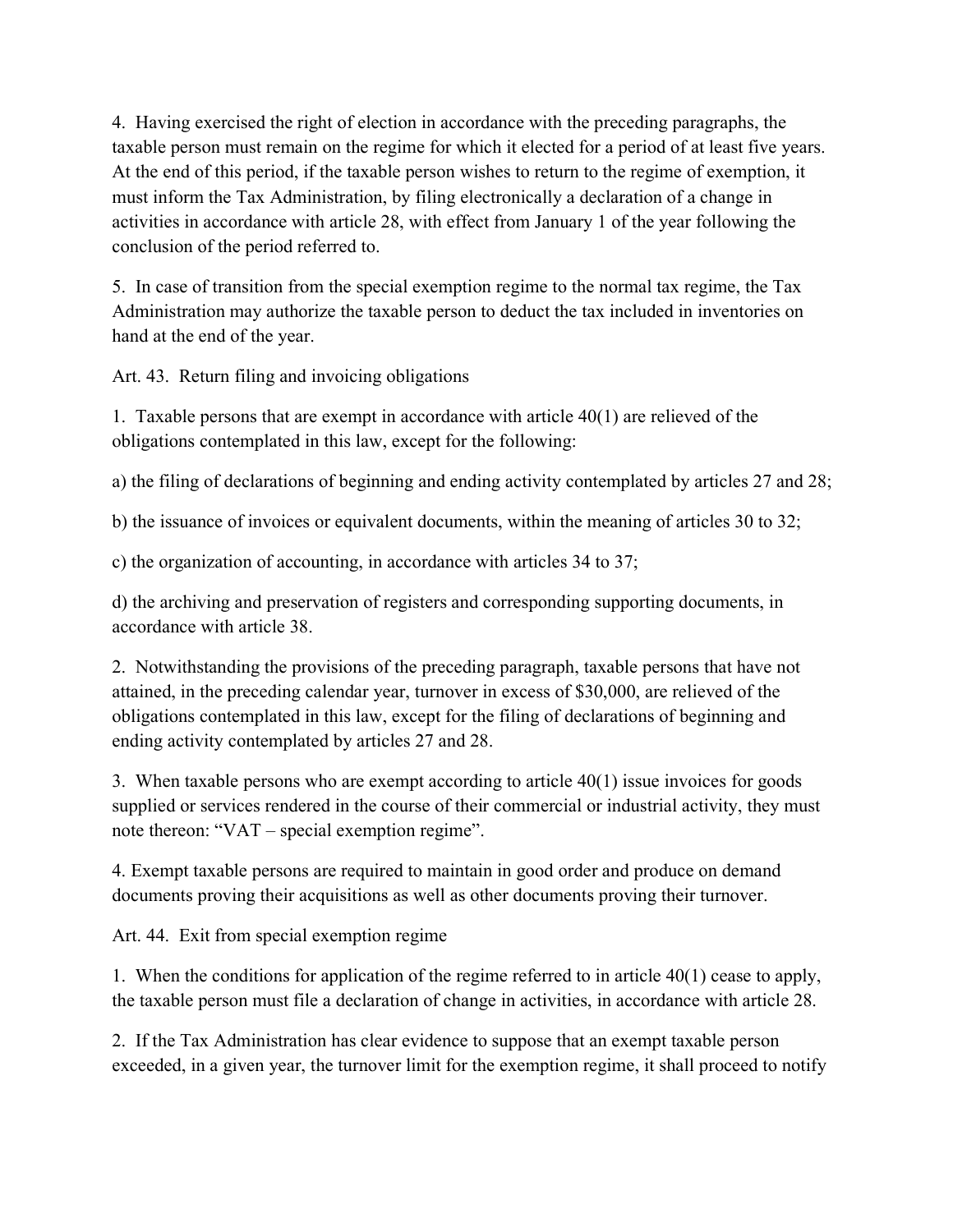the taxable person to present the declaration of beginning or change in activity, as applicable, within 15 days, on the basis of the turnover which it considers already having been realized.

3. The tax on taxable transactions carried out by taxable persons shall be due at the beginning of the month following the filing of the declaration required in accordance with the preceding paragraphs.

## CHAPTER XI

## GENERAL PROVISIONS

Art. 45. Nonfiling of tax return

1. If a taxable person has failed to file the periodic return that is required under art. 33, within the legal deadline, the Tax Administration shall proceed to assess the tax, after notification of the taxable person.

2. The assessment shall be made on the basis of returns for prior periods or other elements of which the Tax Administration has knowledge, in particular those relating to the income tax.

3. The tax assessed according to paragraph 1 shall be made by legally permitted means of payment, within the deadline specified in article 24(4). Failure to pay within this deadline shall lead to commencement of the procedure contemplated in the law on tax procedure, and may lead to the suspension, on the initiative of the Tax Administration, of the registration of the taxable person, until such time as the payment is made.

4. Without prejudice to the penalty that may apply according to the law on tax procedure, the assessment referred to in paragraph 1 shall be void if the taxable person, within the deadline referred to in paragraph 3, files the return that is in default, and pays the tax due for the period in question and the corresponding interest.

Art. 46. Errors and omissions

1. The Tax Administration shall adjust the taxable person's periodic return when it considers that it reflects a tax that is less than, or a deduction that is greater than, what is required, assessing the difference. The taxable person shall be notified of this adjustment.

2. The adjustment described in paragraph 1 may result directly from the content of the tax return, from comparison with returns for earlier periods, or from other elements at the disposal of the Tax Administration, specifically those relating to income tax.

3. The adjustment described in paragraph 1 may also result from audit visits to the premises of the taxable person, from examination of elements of its books, as well as from checking the inventory of the establishment.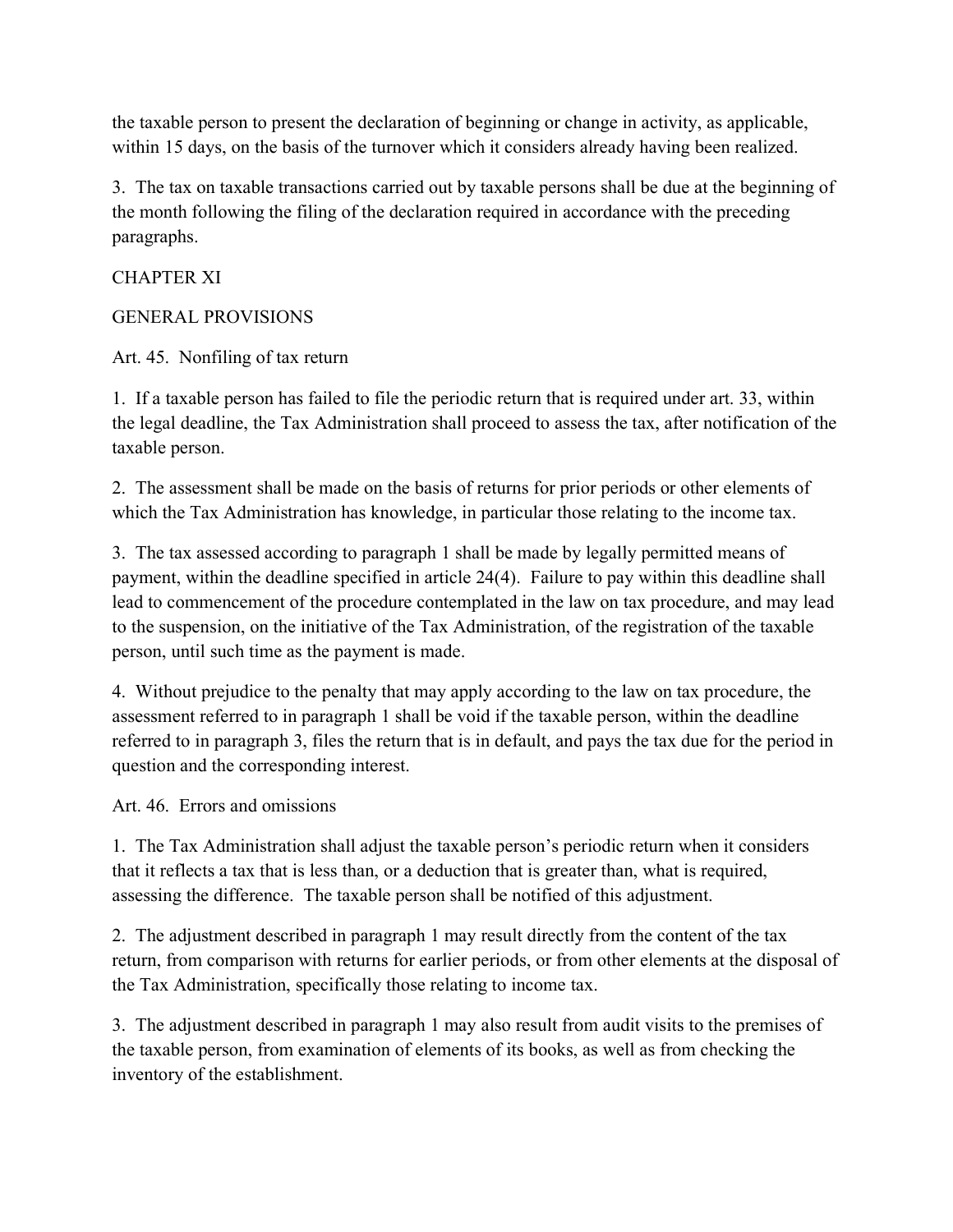Art. 47. Filing of return without payment.

1. When the periodic tax return has been filed, according to article 33, without the corresponding means of payment or when this is insufficient in relation to the amount determined in the return, the payment of the tax may be made within 15 days following the filing of the return, with the corresponding interest calculated according to the law on tax procedure being added to the amount due.

2. If the deadline described in paragraph 1 passes without the tax determined by the taxable person being paid, arising from the respective return that has been filed, the taxable person shall be immediately notified to pay the tax, through the legally permitted means of payment, and by the deadline specified in article 24(4), without prejudice to the applicable penalty and interest, within the terms of the law on tax procedure.

3. The taxable person's failure to pay the tax assessed, after notification according to paragraph 2, may lead to the suspension, on the initiative of the Tax Administration, of the registration of the taxable person, until such time as the payment is made.

Art. 48. Appeal

1. When the Tax Administration proceeds to correct the periodic return or office assessment, according to articles 45 and 46, the taxable person may appeal according to the provisions of the tax procedure law.

2. The appeal effects a suspension and must be filed with the Tax Administration within 15 days from the date of the notification referred to in paragraph 4 of article 24.

3. The appeal referred to in paragraph 1 shall be considered by the Tax Administration, which must respond within 30 days from the date the appeal was filed. The failure to respond within this deadline results in the tacit rejection of the appeal.

4. The decision made according to paragraph 3 is subject to judicial review, according to the law on tax procedure.

Art. 50. Joint liability of third parties

1. The right to deduction according to article 20, or the right to zero rating applicable to exports and assimilated transactions according to article 14a, are inapplicable where the Tax Administration presents proof that the taxable person knew that through the transaction giving rise to the right in question it was participating in a fraud or evasion of tax.

2. The taxable person acquiring a good or service is jointly liable with the supplier for the payment of the tax, when the invoice or equivalent document that is required to be issued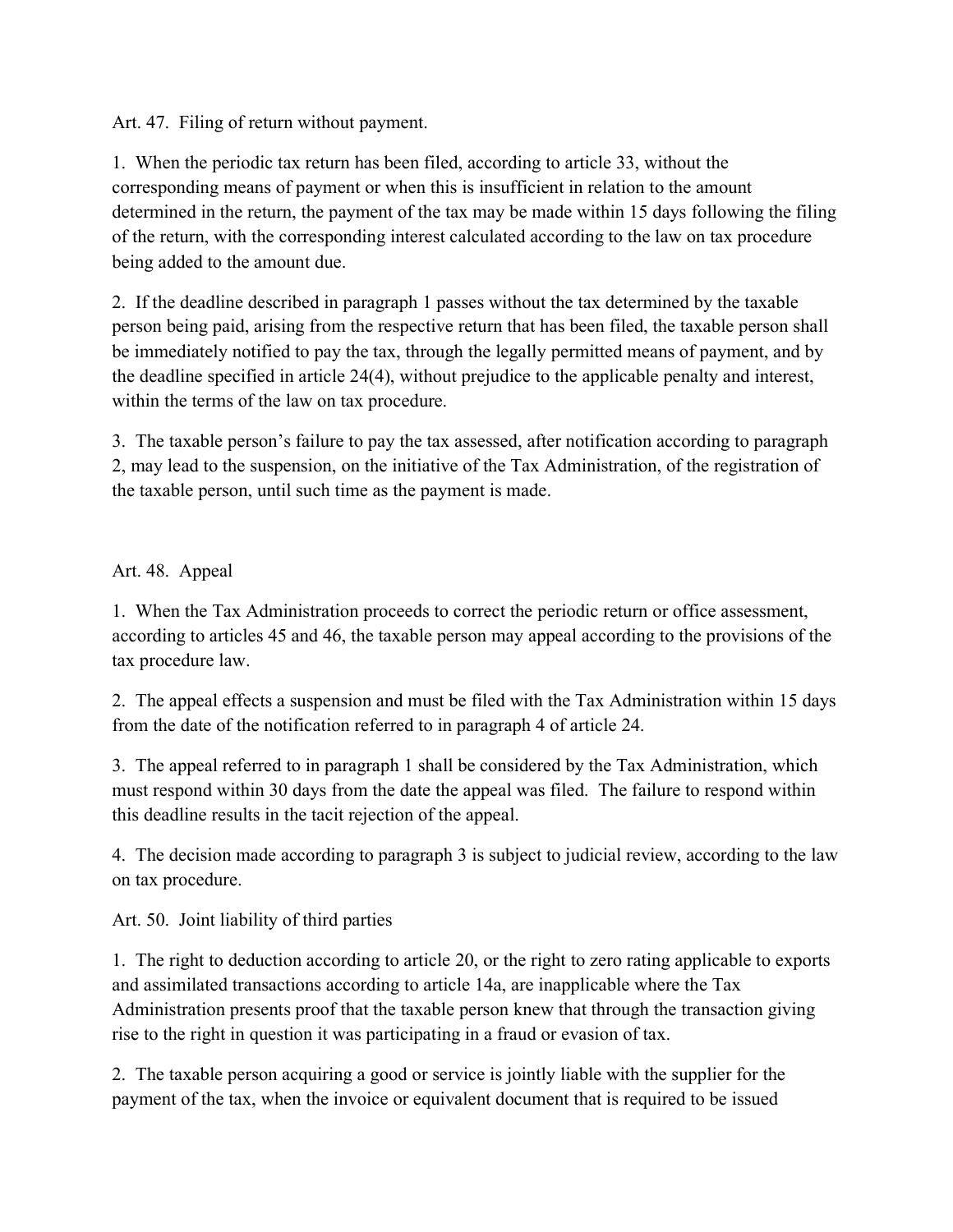according to article 25 has not been issued, contains an erroneous indication of the name or address of the parties, the nature or the quantity of the goods or services supplied, the price or the amount of tax due.

3. A taxable person who is an acquirer or recipient and who proves having paid to its supplier, properly identified, all or part of the tax due shall be freed from the joint liability contemplated in paragraph 2, to the extent of the amount corresponding the payment made, unless the Tax Administration presents proof that the taxable person knew that the payment of tax had not been made to it or fraud was committed.

## Art. 51. Legislative changes

The following legislative changes may be made by including the same in the Annual Budget of the State:

- a) The applicable rate of tax, within the meaning of article 14;
- b) The criteria for application of the special exemption regime according to paragraph 1 of article 40.

## CHAPTER XII

## TRANSITIONAL MEASURES

Article 52. Fixed Assets

- 1. The Selective Consumption Tax, the Sales Tax and the Services Tax, paid by the taxable person in relation to the acquisition or importation of movable fixed assets in its possession on the date of entry into force of this law, may be deducted in the first periodic tax declaration according to articles 20, 22, and 33.
- 2. The right to deduction contemplated in paragraph 1 extends only to goods:
	- a) acquired or imported in the six months preceding the entry into force of this law;
	- b) acquired or imported by the taxable person to carry out non-exempt activities and taxable transactions, within the meaning of article 20(3).
- 3. The exercise of the right to deduction described in paragraphs 1 and 2 is contingent on filing with the Tax Administration an exhaustive list of the goods in relation to which the right to deduction is to be exercised. The list must be filed together with the first periodic declaration according to paragraph 1.

# Article 53. Repeal

- 1. The articles of the Law on Taxation relating to the Selective Consumption Tax and the Sales Tax are repealed.
- 2. References to the taxes referred to in paragraph 1, or to legal provisions referring to them, shall be considered as references to this tax and to this law, respectively.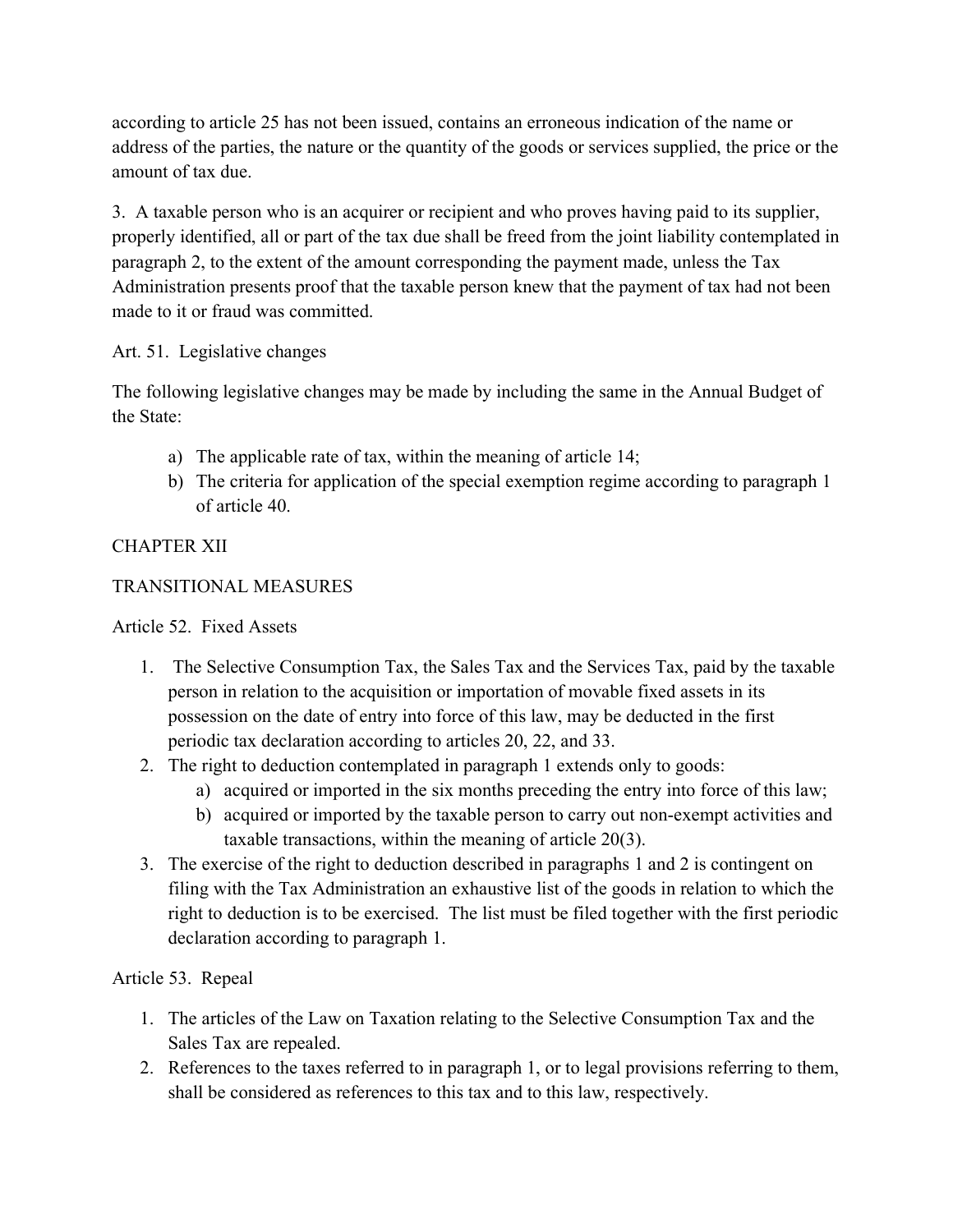# Article 54. Entry into force

This law enters into force on January 1, 2018.

## CHAPTER XIII

# APPENDICES

#### Appendix I

# Indicative List of Electronically Supplied Services

| $\mathbf{1}$ . | Furnishing of information sites, hosting of Web pages, long-distance maintenance of programs and<br>equipment.                                                                |
|----------------|-------------------------------------------------------------------------------------------------------------------------------------------------------------------------------|
| 2.             | Furnishing of information programs and keeping them up to date.                                                                                                               |
| 3.             | Licensing, for consideration, of the right to place a good or service for sale on an internet site which<br>functions as an on-line market.                                   |
| 4.             | Furnishing of images, texts and information and making available databases.                                                                                                   |
| 5.             | Supply of music, films and games, including games of chance and money, and transmissions of a<br>political, cultural, artistic, sporting, scientific or entertainment nature. |
| 6.             | Supply of distance learning services.                                                                                                                                         |

#### Appendix II

## Exhaustive List of Exempt Foods

| 1. | Meat and edible offal or bovine animals, swine, sheep, goats, or poultry, fresh or frozen.         |
|----|----------------------------------------------------------------------------------------------------|
| 2. | Fresh or frozen fish.                                                                              |
| 3. | Milk and cream, not concentrated or containing added sugar or other sweetening agents.             |
| 4. | Eggs, in shell, fresh or preserved.                                                                |
| 5. | Natural honey.                                                                                     |
| 6. | Vegetables, legumes, and horticultural products, fresh or frozen, including potatoes and cassavas. |
| 7. | Fresh, frozen, or dried fruit.                                                                     |